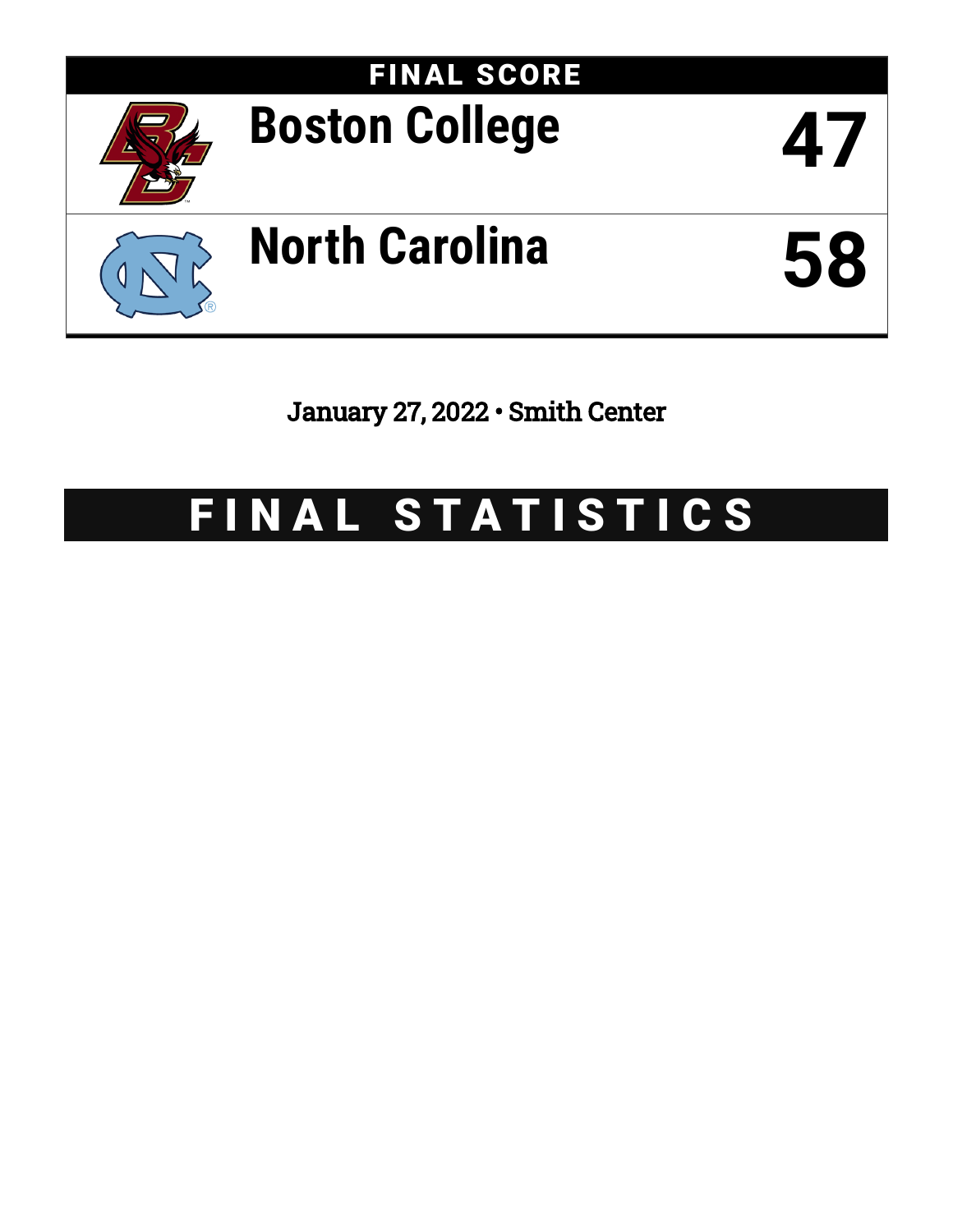# **Official Box Score Boston College vs North Carolina Game Totals -- Final Statistics January 27, 2022 at Smith Center**



# **Boston College 47**

| No. | Plaver                   | S  | <b>Pts</b> | FG        | 3FG      | FT      | 0R | DR | TR       | PF             | A        | TO | <b>B</b> lk    | Stl      | Min | $+/-$ |
|-----|--------------------------|----|------------|-----------|----------|---------|----|----|----------|----------------|----------|----|----------------|----------|-----|-------|
| 01  | <b>BICKERSTAFF, T.J.</b> | н. |            | $3 - 10$  | 1-3      | $0 - 0$ | 3  | 14 | 17       | 3              |          | 0  | 0              | 0        | 38  | -9    |
| 03  | ZACKERY, JAEDEN          | G  | 6          | $3 - 11$  | $0 - 3$  | $0 - 2$ |    | 2  | 3        | $\mathcal{P}$  |          |    |                | 2        | 38  | $-16$ |
| 05  | LANGFORD, DEMARR         | G  | 8          | $4 - 8$   | $0 - 1$  | $0 - 0$ | 0  | 2  | 2        | 2              | 0        | 0  | 0              |          | 35  | $-7$  |
| 11  | ASHTON-LANGFORD, MAKAI   | G  | 4          | $1 - 7$   | $0 - 2$  | $2 - 2$ | 0  | 5  | 5        | 3              | 1        | 2  | $\Omega$       | 0        | 25  | -8    |
| 33  | <b>KARNIK, JAMES</b>     | С  | 8          | $4-8$     | $0 - 0$  | $0 - 0$ | 1. | 2  | 3        | 4              | 1        | 3  | $\mathbf{0}$   | $\Omega$ | 16  | 2     |
| 04  | JONES, KANYE             | G  | 0          | $0 - 1$   | $0 - 1$  | $0 - 0$ | 0  | 0  | 0        | 0              | $\Omega$ | 0  | $\Omega$       | $\Omega$ | 3   | 1     |
| 12  | POST, QUINTEN            | F  | 10         | $4 - 8$   | $0 - 2$  | $2 - 2$ | 2  | 5  |          | 3              | 1        | o  |                | 0        | 23  | $-13$ |
| 24  | THOMPSON, GIANNI         | F. | 0          | $0 - 0$   | $0 - 0$  | $0 - 0$ | 0  | 0  | 0        | $\Omega$       | 0        | 0  | $\overline{0}$ | 0        | 2   | $-2$  |
| 51  | <b>GALLOWAY, BREVIN</b>  | G  | 4          | $1 - 7$   | $0 - 4$  | $2 - 2$ | 0  | 0  | $\Omega$ | $\overline{2}$ | 0        | 2  | 0              |          | 19  | $-3$  |
|     | TEAM                     |    |            |           |          |         |    | 0  |          | $\Omega$       |          |    |                |          |     |       |
|     | <b>TOTALS</b>            |    | 47         | $20 - 60$ | $1 - 16$ | $6 - 8$ | 8  | 30 | 38       | 19             | 5        | 9  | 2              | 4        | 199 |       |

| <b>Shooting By Period</b><br>Period | FG        | FG%   | 3FG      | 3FG%  | FТ      | FT%   | Last FG: 2nd-07:13<br>Largest lead: By 3 at |
|-------------------------------------|-----------|-------|----------|-------|---------|-------|---------------------------------------------|
| 1st Half                            | 14-32     | 44%   | $1 - 7$  | 14%   | $2 - 2$ | 100%  | Technical Fouls: None.                      |
| 2nd Half                            | $6 - 28$  | 21%   | 0-9      | 00%   | 4-6     | 67%   |                                             |
| Game                                | $20 - 60$ | 33.3% | $1 - 16$ | 06.3% | $6 - 8$ | 75.0% |                                             |

# **North Carolina 58**

| No.       | Player                | S  | Pts           | FG       | 3FG      | FT.       | OR             | DR. | TR | PF.            | A            | TO           | Blk      | Stl          | Min | $+/-$          |
|-----------|-----------------------|----|---------------|----------|----------|-----------|----------------|-----|----|----------------|--------------|--------------|----------|--------------|-----|----------------|
| 01        | <b>BLACK, LEAKY</b>   | G  | 8             | $2 - 3$  | 1-1      | $3 - 4$   | $\overline{2}$ | 2   | 4  |                | 5            | 0            | 3        | 0            | 38  | 12             |
| 02        | LOVE, CALEB           | G. |               | 16 5-17  | $2 - 4$  | $4-6$     | $\Omega$       |     |    | 2              | 2            |              | $\Omega$ | 1.           | 34  | 8              |
| 04        | DAVIS, RJ             | G  | 13            | $4-9$    | $1-5$    | $4 - 4$   | $\Omega$       |     | 7  | 3              | $\mathbf{0}$ | 3            | $\Omega$ | $\mathbf{0}$ | 34  | 9              |
|           | 05 BACOT, ARMANDO     | F  | 6             | $1 - 10$ | $0 - 0$  | $4-6$     |                | 11  | 18 | 2              | $\mathbf{0}$ | $\mathbf{0}$ | 3        | $\mathbf{0}$ | -37 | 9              |
| 45        | MANEK, BRADY          | F  |               | $2 - 8$  | 1-4      | $2 - 2$   | $\Omega$       | 6   | 6  | $\overline{2}$ | $\Omega$     | 3            |          |              | 34  | 3              |
| 14        | <b>JOHNSON, PUFF</b>  | G  | $\mathcal{P}$ | $1 - 2$  | $0 - 1$  | $0-0$     |                |     | 2  | $\Omega$       | $\Omega$     | $\Omega$     | $\Omega$ | 1            | 5   | $\overline{0}$ |
| <b>22</b> | <b>MCKOY, JUSTIN</b>  | F  | 0             | $0 - 2$  | $0-0$    | $0 - 0$   | 0              |     |    | 1              | $\Omega$     | $\Omega$     | $\Omega$ | $\Omega$     | 6   | -9             |
| 24        | <b>WALTON, KERWIN</b> | G  | 6             | $1 - 4$  | $1 - 2$  | $3 - 3$   | $\Omega$       | 2   | 2  | $\Omega$       | $\Omega$     | 1            | $\Omega$ | $\Omega$     | -11 | 5              |
|           | <b>TEAM</b>           |    |               |          |          |           | 2              |     | 3  | $\mathbf 0$    |              | 0            |          |              |     |                |
|           | <b>TOTALS</b>         |    | 58.           | -16-55   | $6 - 17$ | $20 - 25$ | $12 \,$        | 32  | 44 | 11             |              | 8            |          | 3            | 199 |                |

| Game                                | 16-55    | 29.1% | $6 - 17$ | 35.3% | $20 - 25$ | 80.0% |  |
|-------------------------------------|----------|-------|----------|-------|-----------|-------|--|
| 2nd Half                            | $8 - 30$ | 27%   | 1-8      | 13%   | 8-9       | 89%   |  |
| 1st Half                            | $8 - 25$ | 32%   | $5-9$    | 56%   | $12 - 16$ | 75%   |  |
| <b>Shooting By Period</b><br>Period | FG       | FG%   | 3FG      | 3FG%  | FТ        | FT%   |  |

*Last FG:* 2nd-03:33 *Largest lead:* By 11 at *Technical Fouls:* None.

| Game Notes:                                                | <b>Score</b>                            | 1st | 2 <sub>nd</sub> | TOT | <b>Points</b>     | BC             | <b>UNC</b>     |
|------------------------------------------------------------|-----------------------------------------|-----|-----------------|-----|-------------------|----------------|----------------|
| Officials: Lee Cassell, Clarence Armstrong, Matt<br>Potter | BC                                      | 31  | 16              | 47  | In the Paint      | 30             | 18             |
| Attendance: 17237                                          | <b>UNC</b>                              | 33  | 25              | 58  | Off Turns         |                |                |
|                                                            |                                         |     |                 |     | 2nd Chance        |                |                |
| Start Time: 12:00 AM<br>Conference Game;                   | BC led for 1:27. UNC led for 34:43.     |     |                 |     | <b>Fast Break</b> |                |                |
|                                                            | Game was tied for 0:0.<br>Times tied: 3 |     | Lead Changes: 4 |     | Bench             |                |                |
|                                                            |                                         |     |                 |     | Per Poss          | 0.734<br>23/64 | 0.951<br>26/61 |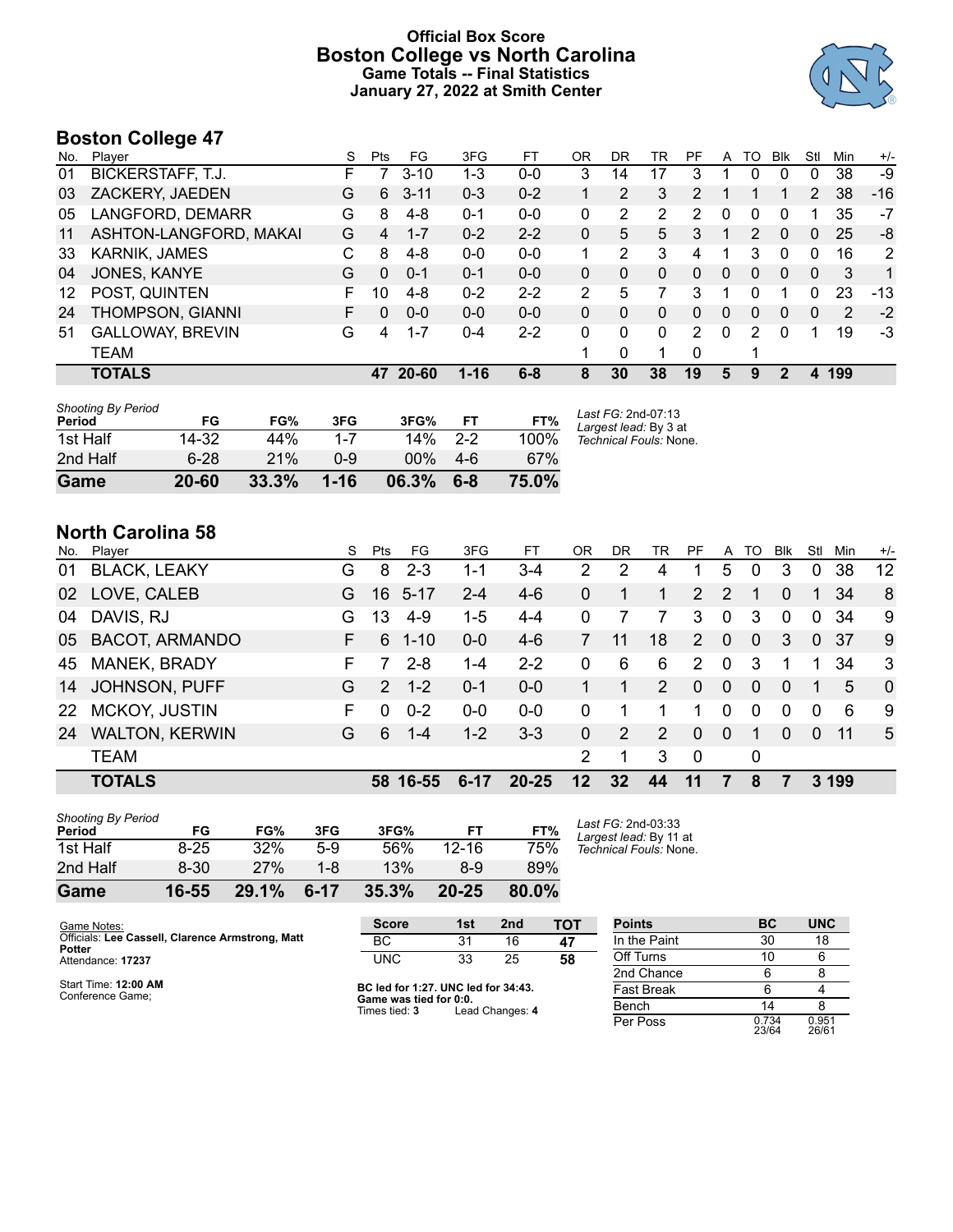# **Official Box Score Boston College vs North Carolina First Half Statistics Only January 27, 2022 at Smith Center**



# **Boston College 31**

| No. | Plaver                   | S  | <b>Pts</b> | FG      | 3FG     | <b>FT</b> | <b>OR</b> | <b>DR</b> | TR       | PF | A | TO | <b>B</b> lk | Stl      | Min | $+/-$        |
|-----|--------------------------|----|------------|---------|---------|-----------|-----------|-----------|----------|----|---|----|-------------|----------|-----|--------------|
| 01  | <b>BICKERSTAFF, T.J.</b> | F. | 5          | 2-4     | $1 - 1$ | $0-0$     |           | 8         | 9        | 2  |   | 0  | 0           | 0        | 18  | $\mathbf 0$  |
| 03  | ZACKERY, JAEDEN          | G  | 2          | $1 - 5$ | $0 - 1$ | $0 - 0$   |           |           | 2        | 0  | 0 |    | 0           |          | 19  | $-3$         |
| 05  | LANGFORD, DEMARR         | G  | 6          | $3 - 4$ | $0 - 1$ | $0-0$     | 0         |           |          |    | 0 | 0  | 0           | 0        | 17  | 4            |
| 11  | ASHTON-LANGFORD, MAKAI   | G  | 4          | $1 - 3$ | $0 - 0$ | $2 - 2$   | 0         | 2         | 2        | 2  | 0 |    | 0           | 0        | 11  | -9           |
| 33  | <b>KARNIK, JAMES</b>     | С  | 6          | $3-6$   | $0 - 0$ | $0-0$     |           | 2         | 3        |    |   | 3  | 0           | $\Omega$ | 10  | $\mathbf{0}$ |
| 04  | JONES, KANYE             | G  | $\Omega$   | $0 - 1$ | $0 - 1$ | $0 - 0$   | 0         | 0         | $\Omega$ | 0  | 0 | 0  | $\Omega$    | 0        | 3   | $\mathbf{1}$ |
| 12  | POST, QUINTEN            | F  | 8          | $4 - 7$ | $0 - 1$ | $0-0$     | 2         |           | 3        | 2  | 0 | 0  | 0           | 0        | 9   | $-2$         |
| 24  | THOMPSON, GIANNI         | F. | 0          | $0 - 0$ | $0 - 0$ | $0 - 0$   | 0         | 0         | 0        | 0  | 0 | 0  | $\Omega$    | 0        | 2   | $-2$         |
| 51  | <b>GALLOWAY, BREVIN</b>  | G  | 0          | $0 - 2$ | $0 - 2$ | $0 - 0$   | 0         | 0         | $\Omega$ | 2  | 0 | 0  | $\Omega$    |          | 9   | 1            |
|     | TEAM                     |    |            | $0-0$   |         |           | 1         | 0         | 1        | 0  |   |    |             |          |     |              |
|     | <b>TOTALS</b>            |    | 31         | 14-32   | 1-7     | $2 - 2$   | 6         | 15        | 21       | 10 |   | 6  | 0           | 2        | 100 |              |

| <b>Shooting By Period</b><br>Period | FG        | FG%   | 3FG      | 3FG%  |       | FT%   | Last FG Half: BC 2nd-07:13 |
|-------------------------------------|-----------|-------|----------|-------|-------|-------|----------------------------|
| 1st Half                            | 14-32     | 44%   | $1 - 7$  | 14%   | - 2-2 | 100%  |                            |
| Game                                | $20 - 60$ | 33.3% | $1 - 16$ | 06.3% | $6-8$ | 75.0% |                            |

# **North Carolina 33**

| No.       | Player                | S  | <b>Pts</b> | <b>FG</b> | 3FG     | <b>FT</b> | <b>OR</b>      | DR           | TR             | <b>PF</b>      | A              | TO       | <b>B</b> lk | Stl          | Min | $+/-$          |
|-----------|-----------------------|----|------------|-----------|---------|-----------|----------------|--------------|----------------|----------------|----------------|----------|-------------|--------------|-----|----------------|
| 01        | <b>BLACK, LEAKY</b>   | G  | 4          | 1-1       | 1-1     | $1 - 2$   | 0              |              |                | 0              | 3              | 0        |             | 0            | 20  | $\overline{2}$ |
| 02        | LOVE, CALEB           | G  | 10         | $3 - 7$   | $2 - 3$ | $2 - 4$   | $\mathbf{0}$   | $\mathbf{0}$ | $\Omega$       | 2              | 2              | $\Omega$ | $\Omega$    |              | 14  | $-1$           |
| 04        | DAVIS, RJ             | G  | 4          | $1 - 2$   | $0 - 1$ | $2 - 2$   | $\Omega$       | 2            | 2              | 1              | $\Omega$       | 2        | $\Omega$    | $\Omega$     | 18  | $-2$           |
| 05        | <b>BACOT, ARMANDO</b> | F. | 4          | $1 - 7$   | $0 - 0$ | $2 - 3$   | 4              | 3            |                | 1              | $\Omega$       | $\Omega$ |             | $\Omega$     | 17  | $\Omega$       |
| 45        | MANEK, BRADY          | F. | 5          | 1-4       | $1 - 3$ | $2 - 2$   | 0              | 4            | 4              | 1              | $\Omega$       | 2        |             | 0            | 17  | -4             |
| 14        | JOHNSON, PUFF         | G  | $\Omega$   | $0 - 0$   | $0 - 0$ | $0-0$     | $\overline{0}$ | $\mathbf{0}$ | $\overline{0}$ | $\overline{0}$ | $\overline{0}$ | $\Omega$ | $\Omega$    | $\Omega$     | 0   | $\Omega$       |
| <b>22</b> | MCKOY, JUSTIN         | F  | $\Omega$   | $0 - 2$   | $0-0$   | $0-0$     | $\Omega$       |              | 1              | $\Omega$       | $\Omega$       | 0        | $\Omega$    | $\Omega$     | 5   | -8             |
| 24        | <b>WALTON, KERWIN</b> | G  | 6          | $1 - 2$   | $1 - 1$ | $3 - 3$   | $\mathbf{0}$   |              |                | $\Omega$       | $\mathbf{0}$   |          | $\Omega$    | $\mathbf{0}$ | 8   | $\overline{7}$ |
|           | <b>TEAM</b>           |    |            | $0-0$     |         |           | 1.             | $\Omega$     | 1.             | $\Omega$       |                | 0        |             |              |     |                |
|           | <b>TOTALS</b>         |    | 33.        | 8-25      | $5-9$   | $12 - 16$ | 5              | 12           | 17             | 5              | 5              | 5        | з           |              | 100 |                |

| <b>Shooting By Period</b><br>Period | FG       | FG%   | 3FG      | 3FG%  |           | FT%   |
|-------------------------------------|----------|-------|----------|-------|-----------|-------|
| 1st Half                            | $8 - 25$ | 32%   | 5-9      | 56%   | $12 - 16$ | 75%   |
| Game                                | 16-55    | 29.1% | $6 - 17$ | 35.3% | $20 - 25$ | 80.0% |

*Last FG Half:* UNC 2nd-03:33

| Game Notes:                                                       | <b>Score</b> | 1st | 2 <sub>nd</sub> | <b>TOT</b> | <b>Points (This Period)</b> | BC.            | <b>UNC</b>     |
|-------------------------------------------------------------------|--------------|-----|-----------------|------------|-----------------------------|----------------|----------------|
| Officials: Lee Cassell, Clarence Armstrong, Matt<br><b>Potter</b> | BC           | 31  | 16              | 47         | In the Paint                | 18             |                |
| Attendance: 17237                                                 | <b>UNC</b>   | 33  | 25              | 58         | Off Turns                   |                |                |
|                                                                   |              |     |                 |            | 2nd Chance                  |                |                |
| Start Time: 12:00 AM<br>Conference Game;                          |              |     |                 |            | Fast Break                  |                |                |
|                                                                   |              |     |                 |            | Bench                       |                |                |
|                                                                   |              |     |                 |            | Per Poss                    | 0.912<br>15/34 | 1.031<br>14/32 |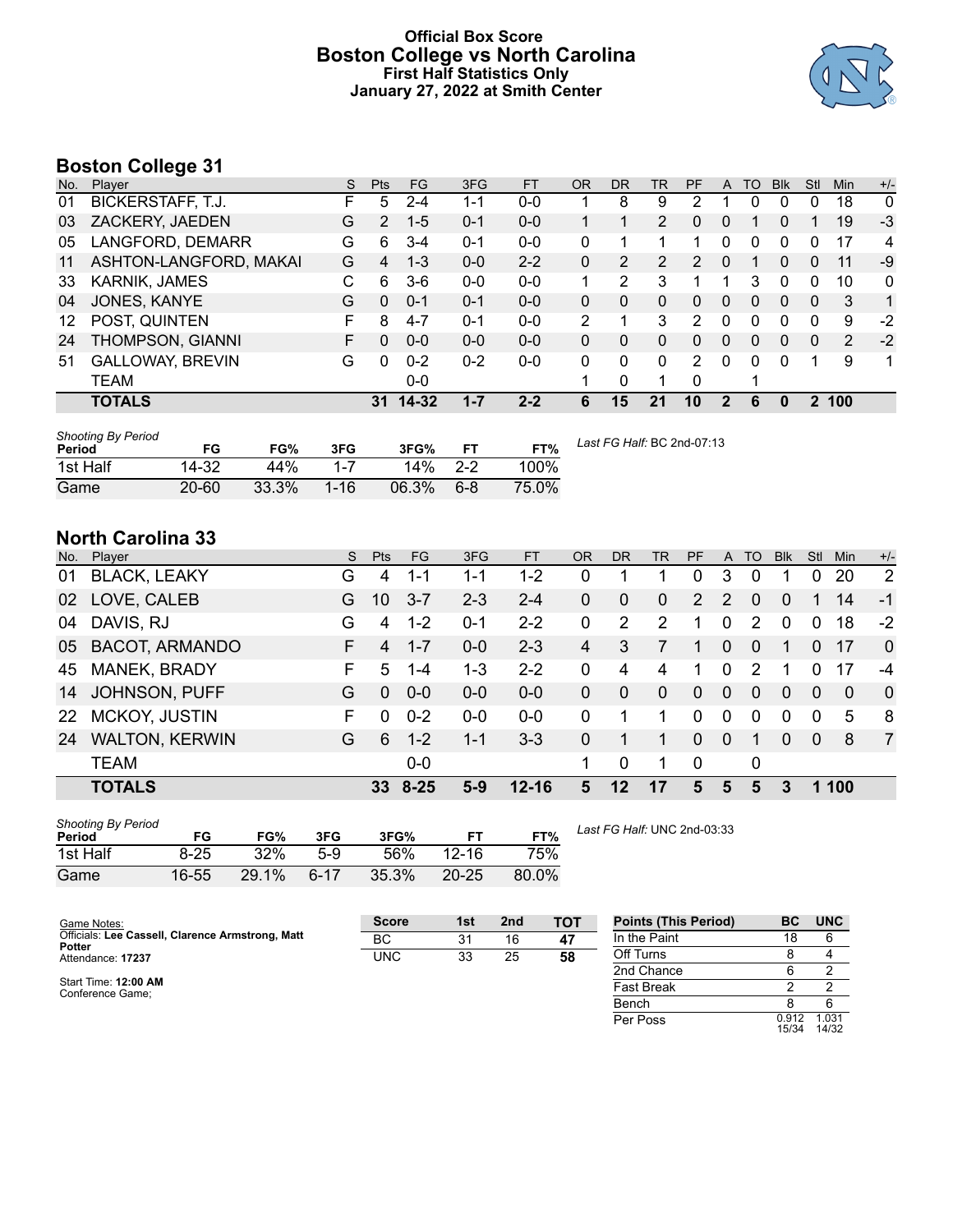## **Official Play-By-Play Boston College vs North Carolina First Half January 27, 2022 at Smith Center**



#### **Period 1**

#### **Starters:**

Boston College: 1 BICKERSTAFF,T.J. (F); 3 ZACKERY,JAEDEN (G); 5 LANGFORD,DEMARR (G); 11 ASHTON-LANGFORD,MAKAI (G); 33 KARNIK,JAMES (C);<br>North Carolina: 1 BLACK,LEAKY (G); 2 LOVE,CALEB (G); 4 DAVIS,RJ (G); 5 BACOT,ARMANDO (

| Time  | <b>VISITORS: Boston College</b>         | <b>Score</b> | <b>Margin</b>  | <b>HOME: North Carolina</b>     |
|-------|-----------------------------------------|--------------|----------------|---------------------------------|
| 19:45 |                                         | $3-0$        | H <sub>3</sub> | GOOD! 3PTR by BLACK, LEAKY      |
| 19:45 |                                         |              |                | ASSIST by LOVE, CALEB           |
| 19:25 | TURNOVER by KARNIK, JAMES               |              |                |                                 |
| 18:59 |                                         |              |                | MISSED JUMPER by MANEK, BRADY   |
| 18:54 | REBOUND (DEF) by KARNIK, JAMES          |              |                |                                 |
| 18:42 | GOOD! 3PTR by BICKERSTAFF, T.J.         | $3 - 3$      | T              |                                 |
| 18:42 | ASSIST by KARNIK, JAMES                 |              |                |                                 |
| 18:22 |                                         |              |                | MISSED 3PTR by MANEK, BRADY     |
| 18:18 | REBOUND (DEF) by BICKERSTAFF, T.J.      |              |                |                                 |
| 18:04 |                                         |              |                | FOUL by BACOT, ARMANDO          |
| 17:54 | TURNOVER by KARNIK, JAMES               |              |                |                                 |
| 17:40 | FOUL by KARNIK, JAMES                   |              |                |                                 |
| 17:40 | SUB OUT: KARNIK, JAMES                  |              |                |                                 |
| 17:40 | SUB IN: POST, QUINTEN                   |              |                |                                 |
| 17:38 |                                         | $6 - 3$      | H <sub>3</sub> | GOOD! 3PTR by LOVE, CALEB       |
| 17:38 |                                         |              |                | ASSIST by BLACK, LEAKY          |
| 17:11 | TURNOVER by ASHTON-LANGFORD, MAKAI      |              |                |                                 |
| 16:55 |                                         |              |                | MISSED by BACOT, ARMANDO        |
| 16:52 | REBOUND (DEF) by POST, QUINTEN          |              |                |                                 |
| 16:45 | MISSED JUMPER by ZACKERY, JAEDEN        |              |                |                                 |
| 16:42 | REBOUND (OFF) by ZACKERY, JAEDEN        |              |                |                                 |
| 16:38 | TURNOVER by ZACKERY, JAEDEN             |              |                |                                 |
| 16:38 |                                         |              |                | STEAL by LOVE, CALEB            |
| 16:25 |                                         |              |                | MISSED 3PTR by LOVE, CALEB      |
| 16:22 | REBOUND (DEF) by BICKERSTAFF, T.J.      |              |                |                                 |
| 16:11 | GOOD! by POST, QUINTEN                  | $6-5$        | H <sub>1</sub> |                                 |
| 15:54 |                                         |              |                | MISSED LAYUP by BACOT, ARMANDO  |
| 15:50 |                                         |              |                | REBOUND (OFF) by BACOT, ARMANDO |
| 15:50 |                                         | $8 - 5$      | H <sub>3</sub> | GOOD! LAYUP by BACOT, ARMANDO   |
| 15:28 | MISSED 3PTR by POST, QUINTEN            |              |                |                                 |
| 15:25 |                                         |              |                | REBOUND (DEF) by BACOT, ARMANDO |
| 15:18 |                                         |              |                | MISSED JUMPER by LOVE, CALEB    |
| 15:14 | REBOUND (DEF) by BICKERSTAFF, T.J.      |              |                |                                 |
| 14:52 |                                         |              |                | FOUL by LOVE, CALEB             |
| 14:52 | <b>TIMEOUT MEDIA</b>                    |              |                |                                 |
| 14:52 | GOOD! FT by ASHTON-LANGFORD, MAKAI      | $8 - 6$      | H <sub>2</sub> |                                 |
| 14:52 | GOOD! FT by ASHTON-LANGFORD, MAKAI      | $8 - 7$      | H <sub>1</sub> |                                 |
| 14:52 | SUB OUT: ASHTON-LANGFORD, MAKAI         |              |                |                                 |
| 14:52 | SUB IN: GALLOWAY, BREVIN                |              |                |                                 |
| 14:40 |                                         |              |                | MISSED LAYUP by BACOT, ARMANDO  |
| 14:37 |                                         |              |                | REBOUND (OFF) by BACOT, ARMANDO |
| 14:37 |                                         |              |                | MISSED LAYUP by BACOT, ARMANDO  |
| 14:34 | REBOUND (DEF) by BICKERSTAFF, T.J.      |              |                |                                 |
| 14:29 | GOOD! JUMPER by LANGFORD, DEMARR        | $8-9$        | V <sub>1</sub> |                                 |
| 14:00 |                                         |              |                | MISSED 3PTR by DAVIS, RJ        |
| 13:57 | REBOUND (DEF) by BICKERSTAFF, T.J.      |              |                |                                 |
| 13:45 | GOOD! by POST, QUINTEN                  | $8 - 11$     | $V_3$          |                                 |
| 13:17 |                                         | $11 - 11$    | $\mathsf T$    | GOOD! 3PTR by LOVE, CALEB       |
| 13:17 |                                         |              |                | ASSIST by BLACK, LEAKY          |
| 12:42 | TURNOVER by TEAM                        |              |                |                                 |
| 12:42 |                                         |              |                | SUB OUT: BACOT, ARMANDO         |
| 12:42 |                                         |              |                | SUB IN: MCKOY, JUSTIN           |
| 12:42 | SUB OUT: BICKERSTAFF, T.J.              |              |                |                                 |
| 12:42 | SUB OUT: ZACKERY, JAEDEN                |              |                |                                 |
| 12:42 | SUB IN: ASHTON-LANGFORD, MAKAI          |              |                |                                 |
| 12:42 | SUB IN: THOMPSON, GIANNI                |              |                |                                 |
| 12:32 | FOUL by GALLOWAY, BREVIN                |              |                |                                 |
| 12:32 |                                         | $12 - 11$    | H <sub>1</sub> | GOOD! FT by BLACK, LEAKY        |
| 12:32 |                                         |              |                | MISSED FT by BLACK, LEAKY       |
| 12:30 | REBOUND (DEF) by ASHTON-LANGFORD, MAKAI |              |                |                                 |
| 12:14 | GOOD! JUMPER by ASHTON-LANGFORD, MAKAI  | $12 - 13$    | V <sub>1</sub> |                                 |
| 11:59 | FOUL by GALLOWAY, BREVIN                |              |                |                                 |
| 11:59 | <b>TIMEOUT MEDIA</b>                    |              |                |                                 |
| 11:59 | SUB OUT: GALLOWAY, BREVIN               |              |                |                                 |
| 11:59 | SUB IN: ZACKERY, JAEDEN                 |              |                |                                 |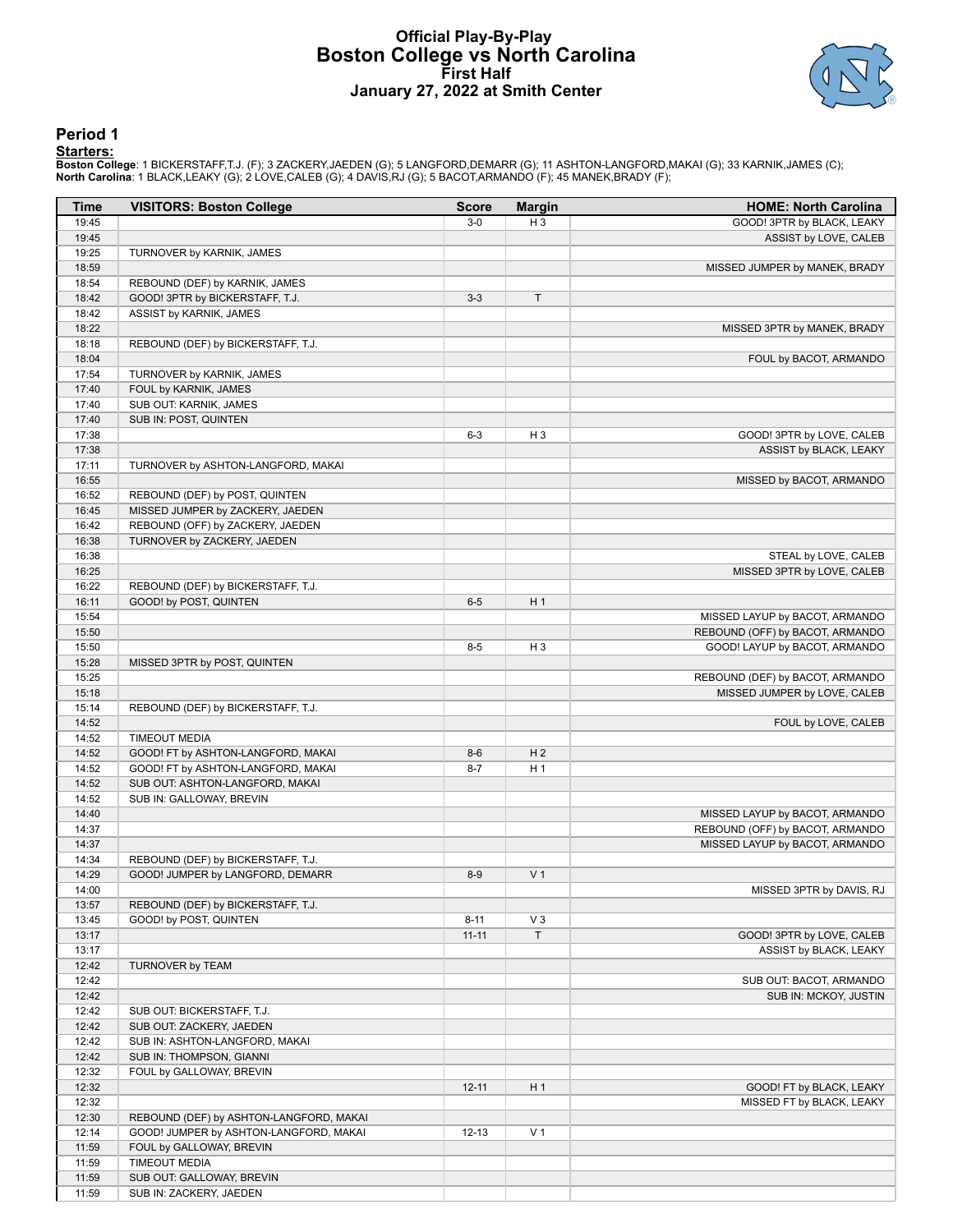| Time           | <b>VISITORS: Boston College</b>                                    | <b>Score</b>           | <b>Margin</b>  | <b>HOME: North Carolina</b>                    |
|----------------|--------------------------------------------------------------------|------------------------|----------------|------------------------------------------------|
| 11:59          |                                                                    |                        |                | MISSED FT by LOVE, CALEB                       |
| 11:59          |                                                                    |                        |                | REBOUND (DEADB) by TEAM                        |
| 11:59          |                                                                    |                        |                | SUB OUT: DAVIS, RJ                             |
| 11:59          |                                                                    |                        |                | SUB IN: WALTON, KERWIN                         |
| 11:59<br>11:37 |                                                                    | $13 - 13$              | $\top$         | GOOD! FT by LOVE, CALEB                        |
| 11:37          | MISSED JUMPER by ZACKERY, JAEDEN                                   |                        |                | BLOCK by BLACK, LEAKY                          |
| 11:31          | REBOUND (OFF) by POST, QUINTEN                                     |                        |                |                                                |
| 11:30          | MISSED 3PTR by LANGFORD, DEMARR                                    |                        |                |                                                |
| 11:27          |                                                                    |                        |                | REBOUND (DEF) by BLACK, LEAKY                  |
| 11:24          |                                                                    |                        |                | MISSED 3PTR by MANEK, BRADY                    |
| 11:20          | REBOUND (DEF) by ASHTON-LANGFORD, MAKAI                            |                        |                |                                                |
| 11:14          | MISSED LAYUP by ASHTON-LANGFORD, MAKAI                             |                        |                |                                                |
| 11:14          |                                                                    |                        |                | BLOCK by MANEK, BRADY                          |
| 11:13          | REBOUND (OFF) by TEAM                                              |                        |                |                                                |
| 10:59          | MISSED JUMPER by POST, QUINTEN                                     |                        |                |                                                |
| 10:56          |                                                                    |                        |                | REBOUND (DEF) by MANEK, BRADY                  |
| 10:50          |                                                                    |                        |                | MISSED JUMPER by MCKOY, JUSTIN                 |
| 10:45<br>10:35 | REBOUND (DEF) by ZACKERY, JAEDEN<br>MISSED JUMPER by POST, QUINTEN |                        |                |                                                |
| 10:32          |                                                                    |                        |                | REBOUND (DEF) by MANEK, BRADY                  |
| 10:27          | FOUL by ASHTON-LANGFORD, MAKAI                                     |                        |                |                                                |
| 10:27          |                                                                    | $14 - 13$              | H <sub>1</sub> | GOOD! FT by WALTON, KERWIN                     |
| 10:27          |                                                                    | $15 - 13$              | H <sub>2</sub> | GOOD! FT by WALTON, KERWIN                     |
| 10:27          |                                                                    |                        |                | SUB OUT: MANEK, BRADY                          |
| 10:27          |                                                                    |                        |                | SUB IN: BACOT, ARMANDO                         |
| 10:27          | SUB OUT: LANGFORD, DEMARR                                          |                        |                |                                                |
| 10:27          | SUB OUT: POST, QUINTEN                                             |                        |                |                                                |
| 10:27          | SUB OUT: THOMPSON, GIANNI                                          |                        |                |                                                |
| 10:27          | SUB IN: BICKERSTAFF, T.J.                                          |                        |                |                                                |
| 10:27<br>10:27 | SUB IN: KARNIK, JAMES<br>SUB IN: GALLOWAY, BREVIN                  |                        |                |                                                |
| 10:27          |                                                                    | $16-13$                | $H_3$          | GOOD! FT by WALTON, KERWIN                     |
| 10:08          | MISSED 3PTR by GALLOWAY, BREVIN                                    |                        |                |                                                |
| 10:05          |                                                                    |                        |                | REBOUND (DEF) by BACOT, ARMANDO                |
| 09:57          |                                                                    |                        |                | MISSED LAYUP by MCKOY, JUSTIN                  |
| 09:53          | REBOUND (DEF) by BICKERSTAFF, T.J.                                 |                        |                |                                                |
| 09:39          |                                                                    |                        |                | FOUL by LOVE, CALEB                            |
| 09:39          |                                                                    |                        |                | SUB OUT: LOVE, CALEB                           |
| 09:39          |                                                                    |                        |                | SUB IN: DAVIS, RJ                              |
| 09:31          | MISSED 3PTR by GALLOWAY, BREVIN                                    |                        |                |                                                |
| 09:28          |                                                                    |                        |                | REBOUND (DEF) by DAVIS, RJ                     |
| 09:23          |                                                                    | 19-13                  | H <sub>6</sub> | GOOD! 3PTR by WALTON, KERWIN                   |
| 09:23<br>08:56 | MISSED LAYUP by BICKERSTAFF, T.J.                                  |                        |                | ASSIST by BLACK, LEAKY                         |
| 08:52          |                                                                    |                        |                | REBOUND (DEF) by MCKOY, JUSTIN                 |
| 08:49          |                                                                    | $21 - 13$              | H 8            | GOOD! LAYUP by DAVIS, RJ [FB]                  |
| 08:25          | MISSED LAYUP by ASHTON-LANGFORD, MAKAI                             |                        |                |                                                |
| 08:22          |                                                                    |                        |                | REBOUND (DEF) by DAVIS, RJ                     |
| 08:19          | FOUL by BICKERSTAFF, T.J.                                          |                        |                |                                                |
| 08:09          |                                                                    |                        |                | TURNOVER by WALTON, KERWIN                     |
| 08:09          | STEAL by GALLOWAY, BREVIN                                          |                        |                |                                                |
| 07:56          | <b>TIMEOUT MEDIA</b>                                               |                        |                |                                                |
| 07:56          | SUB OUT: ASHTON-LANGFORD, MAKAI                                    |                        |                |                                                |
| 07:56          | SUB IN: LANGFORD, DEMARR                                           |                        |                |                                                |
| 07:54          | TURNOVER by KARNIK, JAMES                                          |                        |                | SUB OUT: MCKOY, JUSTIN                         |
| 07:54<br>07:54 |                                                                    |                        |                | SUB IN: MANEK, BRADY                           |
| 07:47          |                                                                    |                        |                | TURNOVER by DAVIS, RJ                          |
| 07:35          | MISSED LAYUP by KARNIK, JAMES                                      |                        |                |                                                |
| 07:30          | REBOUND (OFF) by BICKERSTAFF, T.J.                                 |                        |                |                                                |
| 07:30          | GOOD! LAYUP by BICKERSTAFF, T.J.                                   | $21 - 15$              | H <sub>6</sub> |                                                |
| 07:25          | SUB OUT: GALLOWAY, BREVIN                                          |                        |                |                                                |
| 07:25          | SUB IN: ASHTON-LANGFORD, MAKAI                                     |                        |                |                                                |
| 07:12          |                                                                    |                        |                | MISSED JUMPER by WALTON, KERWIN                |
| 07:09          | REBOUND (DEF) by KARNIK, JAMES                                     |                        |                |                                                |
| 07:02          | MISSED JUMPER by ZACKERY, JAEDEN                                   |                        |                |                                                |
| 06:58          |                                                                    |                        |                | REBOUND (DEF) by BACOT, ARMANDO                |
| 06:54          | FOUL by ASHTON-LANGFORD, MAKAI                                     |                        |                |                                                |
| 06:54<br>06:54 |                                                                    | $22 - 15$<br>$23 - 15$ | H 7<br>H 8     | GOOD! FT by DAVIS, RJ<br>GOOD! FT by DAVIS, RJ |
| 06:29          | GOOD! LAYUP by LANGFORD, DEMARR                                    | $23 - 17$              | H <sub>6</sub> |                                                |
| 06:12          |                                                                    |                        |                | FOUL by MANEK, BRADY                           |
| 06:12          |                                                                    |                        |                | TURNOVER by MANEK, BRADY                       |
| 06:12          | SUB OUT: ASHTON-LANGFORD, MAKAI                                    |                        |                |                                                |
| 06:12          | SUB IN: JONES, KANYE                                               |                        |                |                                                |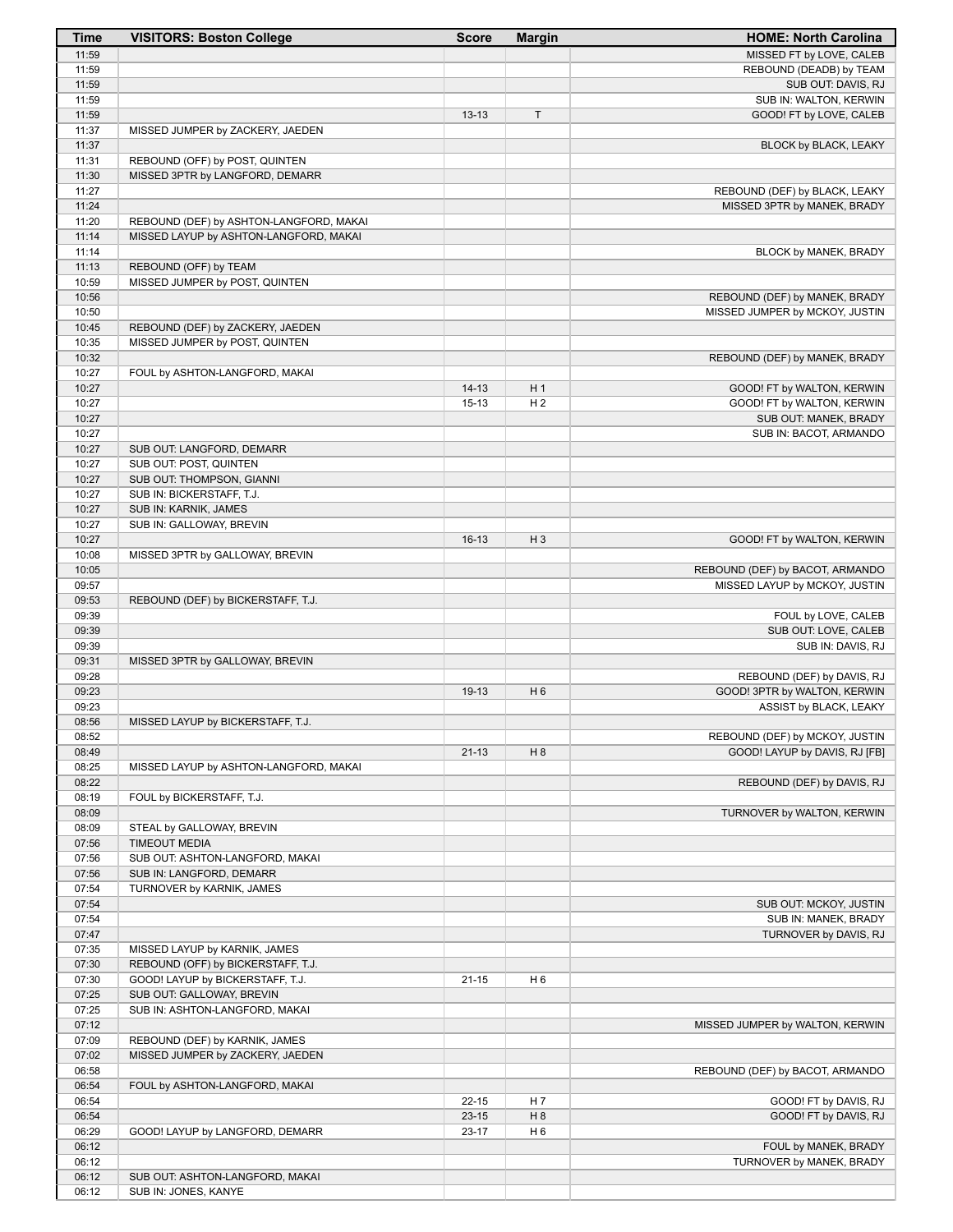| <b>Time</b> | <b>VISITORS: Boston College</b>    | <b>Score</b> | <b>Margin</b>  | <b>HOME: North Carolina</b>     |
|-------------|------------------------------------|--------------|----------------|---------------------------------|
| 05:55       |                                    |              |                | FOUL by DAVIS, RJ               |
| 05:39       | GOOD! JUMPER by LANGFORD, DEMARR   | 23-19        | H4             |                                 |
| 05:18       | FOUL by BICKERSTAFF, T.J.          |              |                |                                 |
| 05:18       |                                    | 24-19        | H <sub>5</sub> | GOOD! FT by MANEK, BRADY        |
| 05:18       | SUB OUT: KARNIK, JAMES             |              |                |                                 |
| 05:18       | SUB IN: POST, QUINTEN              |              |                |                                 |
| 05:18       |                                    | $25-19$      | H <sub>6</sub> | GOOD! FT by MANEK, BRADY        |
| 04:51       | MISSED JUMPER by BICKERSTAFF, T.J. |              |                |                                 |
| 04:46       |                                    |              |                | REBOUND (DEF) by MANEK, BRADY   |
| 04:39       |                                    |              |                | MISSED LAYUP by BACOT, ARMANDO  |
| 04:37       |                                    |              |                | REBOUND (OFF) by BACOT, ARMANDO |
| 04:37       |                                    |              |                | MISSED LAYUP by BACOT, ARMANDO  |
| 04:36       |                                    |              |                | REBOUND (OFF) by TEAM           |
| 04:33       | FOUL by POST, QUINTEN              |              |                |                                 |
| 04:33       |                                    |              |                | MISSED FT by BACOT, ARMANDO     |
| 04:31       | REBOUND (DEF) by BICKERSTAFF, T.J. |              |                |                                 |
| 04:12       | MISSED 3PTR by ZACKERY, JAEDEN     |              |                |                                 |
| 04:09       |                                    |              |                | REBOUND (DEF) by WALTON, KERWIN |
| 03:58       |                                    |              |                | TURNOVER by DAVIS, RJ           |
| 03:58       | <b>TIMEOUT MEDIA</b>               |              |                |                                 |
| 03:58       |                                    |              |                | SUB OUT: WALTON, KERWIN         |
| 03:58       |                                    |              |                | SUB IN: LOVE, CALEB             |
| 03:40       | GOOD! by POST, QUINTEN             | $25 - 21$    | H4             |                                 |
| 03:30       |                                    | $27 - 21$    | H <sub>6</sub> | GOOD! LAYUP by LOVE, CALEB      |
| 03:04       | MISSED 3PTR by JONES, KANYE        |              |                |                                 |
| 03:01       | REBOUND (OFF) by POST, QUINTEN     |              |                |                                 |
| 02:59       | GOOD! LAYUP by POST, QUINTEN       | 27-23        | H4             |                                 |
| 02:49       | FOUL by POST, QUINTEN              |              |                |                                 |
| 02:49       |                                    | 28-23        | H <sub>5</sub> | GOOD! FT by BACOT, ARMANDO      |
| 02:49       | SUB OUT: JONES, KANYE              |              |                |                                 |
| 02:49       | SUB OUT: POST, QUINTEN             |              |                |                                 |
| 02:49       | SUB IN: KARNIK, JAMES              |              |                |                                 |
| 02:49       | SUB IN: GALLOWAY, BREVIN           |              |                |                                 |
| 02:49       |                                    | 29-23        | H <sub>6</sub> | GOOD! FT by BACOT, ARMANDO      |
| 02:28       | GOOD! LAYUP by KARNIK, JAMES       | 29-25        | H4             |                                 |
| 02:18       | FOUL by LANGFORD, DEMARR           |              |                |                                 |
| 02:18       |                                    | $30 - 25$    | H <sub>5</sub> | GOOD! FT by LOVE, CALEB         |
| 02:18       |                                    |              |                | MISSED FT by LOVE, CALEB        |
| 02:17       | REBOUND (DEF) by BICKERSTAFF, T.J. |              |                |                                 |
| 02:03       | MISSED LAYUP by KARNIK, JAMES      |              |                |                                 |
| 02:00       |                                    |              |                | REBOUND (DEF) by MANEK, BRADY   |
| 01:59       |                                    |              |                | TURNOVER by MANEK, BRADY        |
| 01:59       | STEAL by ZACKERY, JAEDEN           |              |                |                                 |
| 01:55       | GOOD! LAYUP by KARNIK, JAMES [FB]  | 30-27        | $H_3$          |                                 |
| 01:55       | ASSIST by BICKERSTAFF, T.J.        |              |                |                                 |
| 01:35       |                                    | 33-27        | H <sub>6</sub> | GOOD! 3PTR by MANEK, BRADY      |
| 01:35       |                                    |              |                | ASSIST by LOVE, CALEB           |
| 01:14       | GOOD! LAYUP by ZACKERY, JAEDEN     | 33-29        | H4             |                                 |
| 00:54       |                                    |              |                | MISSED JUMPER by LOVE, CALEB    |
| 00:49       |                                    |              |                | REBOUND (OFF) by BACOT, ARMANDO |
| 00:34       |                                    |              |                | MISSED JUMPER by LOVE, CALEB    |
| 00:31       | REBOUND (DEF) by LANGFORD, DEMARR  |              |                |                                 |
| 00:05       | MISSED LAYUP by KARNIK, JAMES      |              |                |                                 |
| 00:05       |                                    |              |                | BLOCK by BACOT, ARMANDO         |
| 00:02       | REBOUND (OFF) by KARNIK, JAMES     |              |                |                                 |
| 00:01       | GOOD! by KARNIK, JAMES             | 33-31        | H <sub>2</sub> |                                 |

# **Boston College 31, North Carolina 33**

| <b>Points (This Period)</b> | <b>BC</b>      | <b>UNC</b>     |
|-----------------------------|----------------|----------------|
| In the Paint                | 18             |                |
| Off Turns                   |                |                |
| 2nd Chance                  |                |                |
| Fast Break                  | າ              |                |
| Bench                       |                |                |
| Per Poss                    | 0.912<br>15/34 | 1.031<br>14/32 |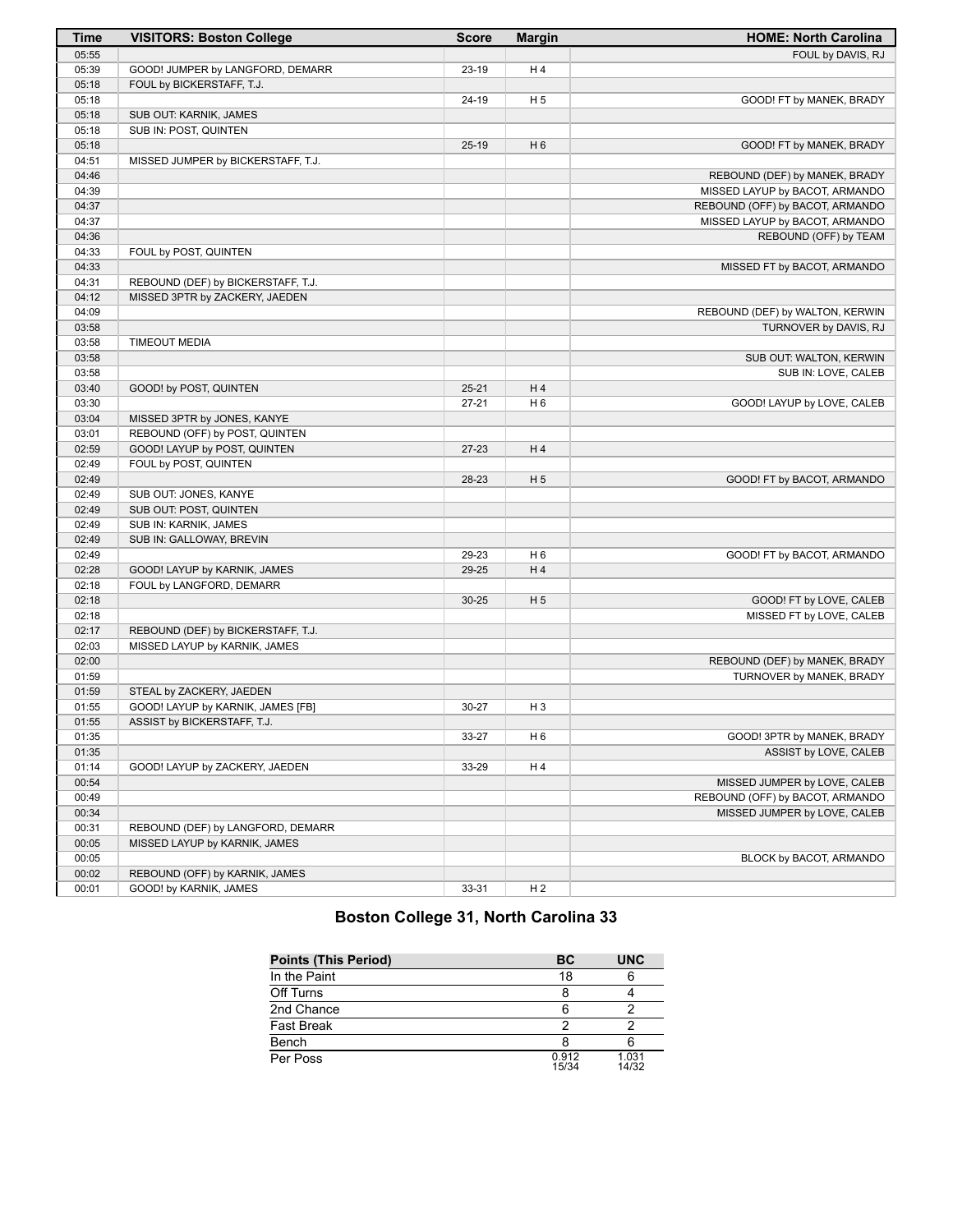# **Official Box Score Boston College vs North Carolina Second Half Statistics Only January 27, 2022 at Smith Center**



# **Boston College 16**

| No. | Plaver                   | S. | <b>Pts</b> | <b>FG</b> | 3FG     | <b>FT</b> | 0R       | DR           | TR | PF       | A        | TO       | <b>Blk</b> | Stl           | Min          | $+/-$          |
|-----|--------------------------|----|------------|-----------|---------|-----------|----------|--------------|----|----------|----------|----------|------------|---------------|--------------|----------------|
| 01  | <b>BICKERSTAFF, T.J.</b> | F  | 2          | 1-6       | $0 - 2$ | $0-0$     | 2        | 6            | 8  |          | 0        | 0        | 0          | 0             | 20           | -9             |
| 03  | ZACKERY, JAEDEN          | G  | 4          | $2 - 6$   | $0 - 2$ | $0 - 2$   | 0        |              |    | 2        |          | 0        |            |               | 18           | $-13$          |
| 05  | LANGFORD, DEMARR         | G  | 2          | $1 - 4$   | $0 - 0$ | $0 - 0$   | 0        |              |    |          | $\Omega$ | 0        | 0          |               | 17           | $-11$          |
| 11  | ASHTON-LANGFORD, MAKAI   | G  | 0          | $0 - 4$   | $0 - 2$ | $0 - 0$   | $\Omega$ | 3            | 3  |          |          |          | 0          | $\Omega$      | 14           | 1              |
| 33  | <b>KARNIK, JAMES</b>     | C  | 2          | $1 - 2$   | $0 - 0$ | $0 - 0$   | 0        | 0            | 0  | 3        | $\Omega$ | 0        | 0          | 0             | 6            | $\overline{2}$ |
| 04  | JONES, KANYE             | G  | 0          | $0 - 0$   | $0 - 0$ | $0 - 0$   | $\Omega$ | 0            | 0  | 0        | $\Omega$ | 0        | 0          | $\mathbf{0}$  | $\mathbf{0}$ | $\mathbf{0}$   |
| 12  | POST, QUINTEN            | F  | 2          | $0 - 1$   | $0 - 1$ | $2 - 2$   | 0        | 4            | 4  |          |          |          |            |               | 14           | $-11$          |
| 24  | THOMPSON, GIANNI         | F  | 0          | $0 - 0$   | $0 - 0$ | $0 - 0$   | $\Omega$ | 0            | 0  | 0        | 0        | $\Omega$ | 0          | 0             | $\Omega$     | $\mathbf{0}$   |
| 51  | <b>GALLOWAY, BREVIN</b>  | G  | 4          | $1 - 5$   | $0 - 2$ | $2 - 2$   | 0        | $\Omega$     | 0  | $\Omega$ | $\Omega$ | 2        | 0          | $\Omega$      | 10           | -4             |
|     | TEAM                     |    |            | $0 - 0$   |         |           | $\Omega$ | $\mathbf{0}$ | 0  | $\Omega$ |          | 0        |            |               |              |                |
|     | <b>TOTALS</b>            |    | 16         | $6 - 28$  | $0 - 9$ | $4 - 6$   | 2        | 15           | 17 | 9        | 3        | 3        | 2          | $\mathcal{P}$ | 99           |                |

| <b>Shooting By Period</b><br>Period | FG        | FG%      | 3FG      | 3FG%  | FT.     | FT%   | Last FG Half: BC - |
|-------------------------------------|-----------|----------|----------|-------|---------|-------|--------------------|
| 2nd Half                            | $6 - 28$  | 21%      | 0-9      | 00%   | - 4-6   | 67%   |                    |
| Game                                | $20 - 60$ | $33.3\%$ | $1 - 16$ | 06.3% | $6 - 8$ | 75.0% |                    |

# **North Carolina 25**

| No.       | Player                | S. | <b>Pts</b>      | FG       | 3FG     | FT      | <b>OR</b> | DR       | TR       | PF             | A        | TO          | <b>BIK</b>     | Stl            | Min       | $+/-$          |
|-----------|-----------------------|----|-----------------|----------|---------|---------|-----------|----------|----------|----------------|----------|-------------|----------------|----------------|-----------|----------------|
| 01        | <b>BLACK, LEAKY</b>   | G  | 4               | $1 - 2$  | $0 - 0$ | $2 - 2$ | 2         |          | 3        |                | 2        | 0           | $\overline{2}$ | 0              | 18        | 10             |
| 02        | LOVE, CALEB           | G  | 6               | $2 - 10$ | $0 - 1$ | $2 - 2$ | $\Omega$  |          |          | $\overline{0}$ | 0        |             | 0              | $\overline{0}$ | <b>20</b> | 9              |
| 04        | DAVIS, RJ             | G  | 9               | $3 - 7$  | 1-4     | $2 - 2$ | 0         | 5        | 5        | 2              | $\Omega$ |             | 0              | 0              | 16        | 11             |
| 05        | <b>BACOT, ARMANDO</b> | F. | 2               | $0 - 3$  | $0 - 0$ | $2 - 3$ | 3         | 8        | 11       | 1              | $\Omega$ | $\Omega$    | 2              | $\mathbf{0}$   | <b>20</b> | 9              |
| 45        | MANEK, BRADY          | F. | $\mathcal{P}$   | $1 - 4$  | $0 - 1$ | $0-0$   | $\Omega$  | 2        | 2        |                | $\Omega$ |             | 0              | 1              | 16        | $\overline{7}$ |
| 14        | <b>JOHNSON, PUFF</b>  | G  | $\mathcal{P}$   | $1 - 2$  | $0 - 1$ | $0-0$   |           |          | 2        | $\Omega$       | 0        | $\Omega$    | $\Omega$       |                | 5         | $\Omega$       |
| <b>22</b> | MCKOY, JUSTIN         | F  | 0               | $0 - 0$  | $0 - 0$ | $0-0$   | $\Omega$  | $\Omega$ | $\Omega$ |                | $\Omega$ | $\Omega$    | $\Omega$       | $\Omega$       |           | -1             |
| 24        | <b>WALTON, KERWIN</b> | G  | 0               | $0 - 2$  | $0 - 1$ | $0-0$   | $\Omega$  |          |          | 0              | 0        | $\Omega$    | $\Omega$       | $\Omega$       | 3         | $-2$           |
|           | <b>TEAM</b>           |    |                 | $0-0$    |         |         |           |          | 2        | $\Omega$       |          | $\mathbf 0$ |                |                |           |                |
|           | <b>TOTALS</b>         |    | 25 <sub>1</sub> | 8-30     | $1 - 8$ | $8 - 9$ |           | 20       | 27       | 6              | 2        | 3           |                | 2              | 99        |                |

| <b>Shooting By Period</b><br>Period | FG    | FG%   | 3FG      | 3FG%  | FТ        | FT%   |  |
|-------------------------------------|-------|-------|----------|-------|-----------|-------|--|
| 2nd Half                            | 8-30  | 27%   | 1-8      | 13%   | 8-9       | 89%   |  |
| Game                                | 16-55 | 29.1% | $6 - 17$ | 35.3% | $20 - 25$ | 80.0% |  |

*Last FG Half:* UNC -

| Game Notes:                                                       | <b>Score</b> | 1st | 2 <sub>nd</sub> | <b>TOT</b> | <b>Points (This Period)</b> | <b>BC</b>     | <b>UNC</b>     |
|-------------------------------------------------------------------|--------------|-----|-----------------|------------|-----------------------------|---------------|----------------|
| Officials: Lee Cassell, Clarence Armstrong, Matt<br><b>Potter</b> | BC           | 31  | 16              | 47         | In the Paint                |               | 12             |
| Attendance: 17237                                                 | <b>UNC</b>   | 33  | 25              | 58         | Off Turns                   |               |                |
|                                                                   |              |     |                 |            | 2nd Chance                  |               |                |
| Start Time: 12:00 AM<br>Conference Game:                          |              |     |                 |            | <b>Fast Break</b>           |               |                |
|                                                                   |              |     |                 |            | Bench                       |               |                |
|                                                                   |              |     |                 |            | Per Poss                    | 0.516<br>8/31 | 0.806<br>12/31 |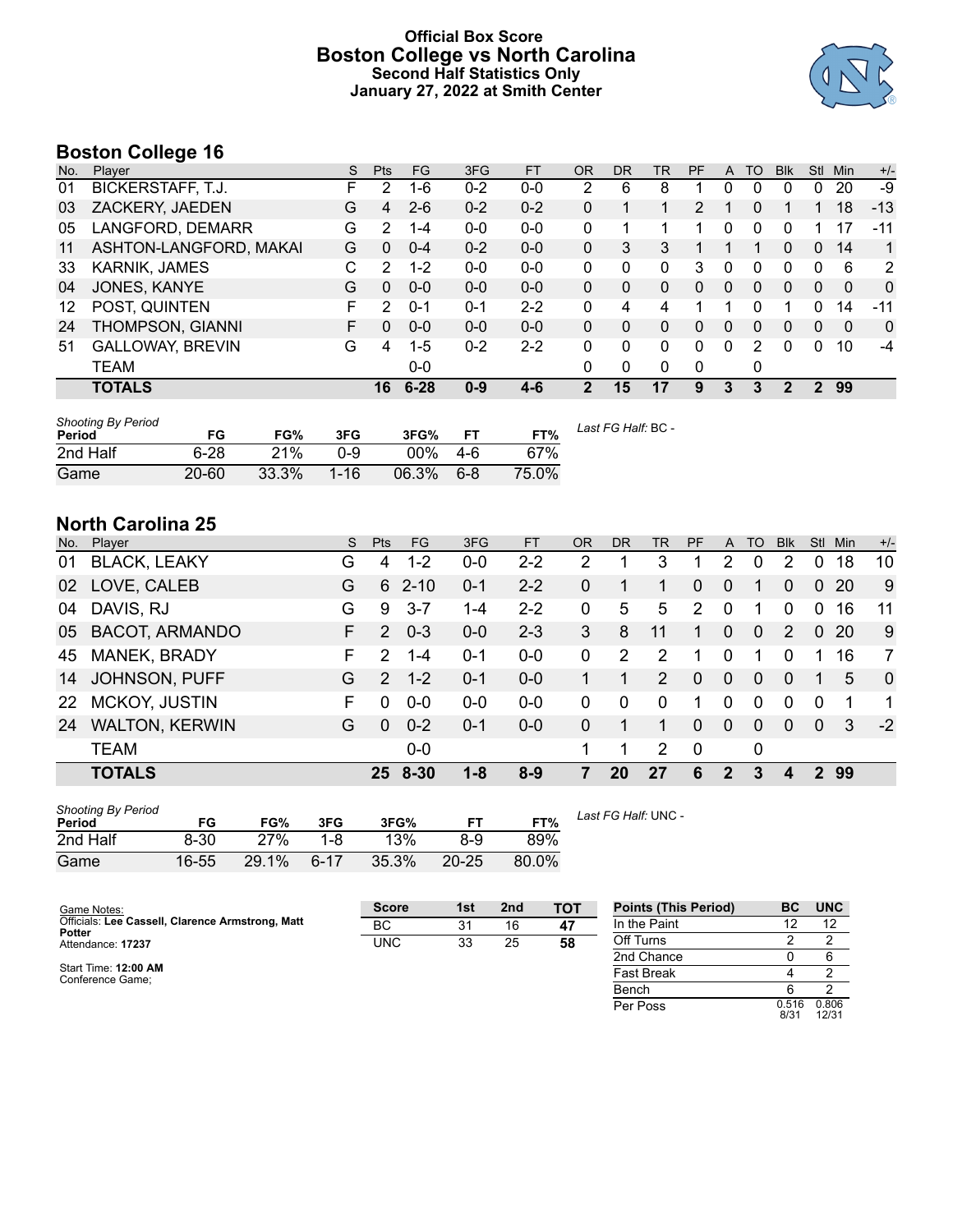## **Official Play-By-Play Boston College vs North Carolina Second Half January 27, 2022 at Smith Center**



#### **Period 2**

#### **Starters:**

Boston College: 1 BICKERSTAFF,T.J. (F); 3 ZACKERY,JAEDEN (G); 5 LANGFORD,DEMARR (G); 11 ASHTON-LANGFORD,MAKAI (G); 33 KARNIK,JAMES (C);<br>North Carolina: 1 BLACK,LEAKY (G); 2 LOVE,CALEB (G); 4 DAVIS,RJ (G); 5 BACOT,ARMANDO (

| Time           | <b>VISITORS: Boston College</b>         | <b>Score</b> | <b>Margin</b>  | <b>HOME: North Carolina</b>     |
|----------------|-----------------------------------------|--------------|----------------|---------------------------------|
| 20:00          | SUB OUT: GALLOWAY, BREVIN               |              |                |                                 |
| 20:00          | SUB IN: ASHTON-LANGFORD, MAKAI          |              |                |                                 |
| 19:51          |                                         |              |                | FOUL by MANEK, BRADY            |
| 19:39          | MISSED LAYUP by ASHTON-LANGFORD, MAKAI  |              |                |                                 |
| 19:38          |                                         |              |                | REBOUND (DEF) by TEAM           |
| 19:18          |                                         | 35-31        | H4             | GOOD! JUMPER by DAVIS, RJ       |
| 18:53          | MISSED 3PTR by BICKERSTAFF, T.J.        |              |                |                                 |
| 18:49          |                                         |              |                | REBOUND (DEF) by DAVIS, RJ      |
| 18:39          |                                         |              |                | TURNOVER by MANEK, BRADY        |
| 18:39          | STEAL by LANGFORD, DEMARR               |              |                |                                 |
| 18:32          | MISSED 3PTR by ASHTON-LANGFORD, MAKAI   |              |                |                                 |
| 18:28          |                                         |              |                | REBOUND (DEF) by LOVE, CALEB    |
| 18:25          | FOUL by ASHTON-LANGFORD, MAKAI          |              |                |                                 |
| 18:25          |                                         | 36-31        | H <sub>5</sub> | GOOD! FT by BLACK, LEAKY [FB]   |
| 18:25          |                                         | 37-31        | H <sub>6</sub> | GOOD! FT by BLACK, LEAKY [FB]   |
| 18:02          | GOOD! LAYUP by KARNIK, JAMES            | 37-33        | H4             |                                 |
| 18:02          | ASSIST by ZACKERY, JAEDEN               |              |                |                                 |
| 17:43          |                                         |              |                | MISSED JUMPER by LOVE, CALEB    |
| 17:40          |                                         |              |                | REBOUND (OFF) by BLACK, LEAKY   |
| 17:39          |                                         |              |                | MISSED 3PTR by MANEK, BRADY     |
| 17:36          | REBOUND (DEF) by ZACKERY, JAEDEN        |              |                |                                 |
| 17:20          | MISSED by LANGFORD, DEMARR              |              |                |                                 |
| 17:18          |                                         |              |                | REBOUND (DEF) by BACOT, ARMANDO |
| 17:18          | FOUL by KARNIK, JAMES                   |              |                |                                 |
| 17:04          |                                         |              |                | MISSED 3PTR by DAVIS, RJ        |
| 17:00<br>16:44 | REBOUND (DEF) by ASHTON-LANGFORD, MAKAI |              |                |                                 |
| 16:41          | MISSED LAYUP by BICKERSTAFF, T.J.       |              |                | REBOUND (DEF) by BACOT, ARMANDO |
| 16:29          |                                         |              |                |                                 |
| 16:25          | REBOUND (DEF) by BICKERSTAFF, T.J.      |              |                | MISSED by MANEK, BRADY          |
| 16:04          | MISSED 3PTR by ZACKERY, JAEDEN          |              |                |                                 |
| 15:59          |                                         |              |                | REBOUND (DEF) by BLACK, LEAKY   |
| 15:48          |                                         |              |                | MISSED JUMPER by LOVE, CALEB    |
| 15:46          |                                         |              |                | REBOUND (OFF) by BACOT, ARMANDO |
| 15:46          | FOUL by ZACKERY, JAEDEN                 |              |                |                                 |
| 15:46          | <b>TIMEOUT MEDIA</b>                    |              |                |                                 |
| 15:46          | SUB OUT: KARNIK, JAMES                  |              |                |                                 |
| 15:46          | SUB IN: POST, QUINTEN                   |              |                |                                 |
| 15:46          |                                         | 38-33        | H <sub>5</sub> | GOOD! FT by BACOT, ARMANDO      |
| 15:46          |                                         | 39-33        | H <sub>6</sub> | GOOD! FT by BACOT, ARMANDO      |
| 15:20          | MISSED 3PTR by BICKERSTAFF, T.J.        |              |                |                                 |
| 15:15          |                                         |              |                | REBOUND (DEF) by MANEK, BRADY   |
| 15:12          |                                         |              |                | MISSED JUMPER by DAVIS, RJ      |
| 15:09          | REBOUND (DEF) by POST, QUINTEN          |              |                |                                 |
| 14:55          | MISSED 3PTR by ZACKERY, JAEDEN          |              |                |                                 |
| 14:50          |                                         |              |                | REBOUND (DEF) by DAVIS, RJ      |
| 14:33          |                                         |              |                | MISSED JUMPER by BACOT, ARMANDO |
| 14:30          | REBOUND (DEF) by LANGFORD, DEMARR       |              |                |                                 |
| 14:26          | GOOD! LAYUP by LANGFORD, DEMARR [FB]    | 39-35        | H 4            |                                 |
| 14:16          |                                         | 41-35        | H <sub>6</sub> | GOOD! DUNK by MANEK, BRADY      |
| 14:16          |                                         |              |                | ASSIST by BLACK, LEAKY          |
| 13:49          | GOOD! LAYUP by ZACKERY, JAEDEN          | 41-37        | H4             |                                 |
| 13:49          | ASSIST by POST, QUINTEN                 |              |                |                                 |
| 13:32          |                                         | 43-37        | H <sub>6</sub> | GOOD! LAYUP by DAVIS, RJ        |
| 13:03          | GOOD! LAYUP by BICKERSTAFF, T.J.        | 43-39        | H 4            |                                 |
| 12:33          |                                         | 46-39        | H <sub>7</sub> | GOOD! 3PTR by DAVIS, RJ         |
| 12:33          |                                         |              |                | ASSIST by BLACK, LEAKY          |
| 12:22          | TIMEOUT 30SEC                           |              |                |                                 |
| 12:22          |                                         |              |                | SUB OUT: BLACK, LEAKY           |
| 12:22          |                                         |              |                | SUB OUT: DAVIS, RJ              |
| 12:22          |                                         |              |                | SUB IN: JOHNSON, PUFF           |
| 12:22          |                                         |              |                | SUB IN: WALTON, KERWIN          |
| 12:22          | SUB OUT: LANGFORD, DEMARR               |              |                |                                 |
| 12:22          | SUB IN: GALLOWAY, BREVIN                |              |                |                                 |
| 12:03          | MISSED 3PTR by GALLOWAY, BREVIN         |              |                |                                 |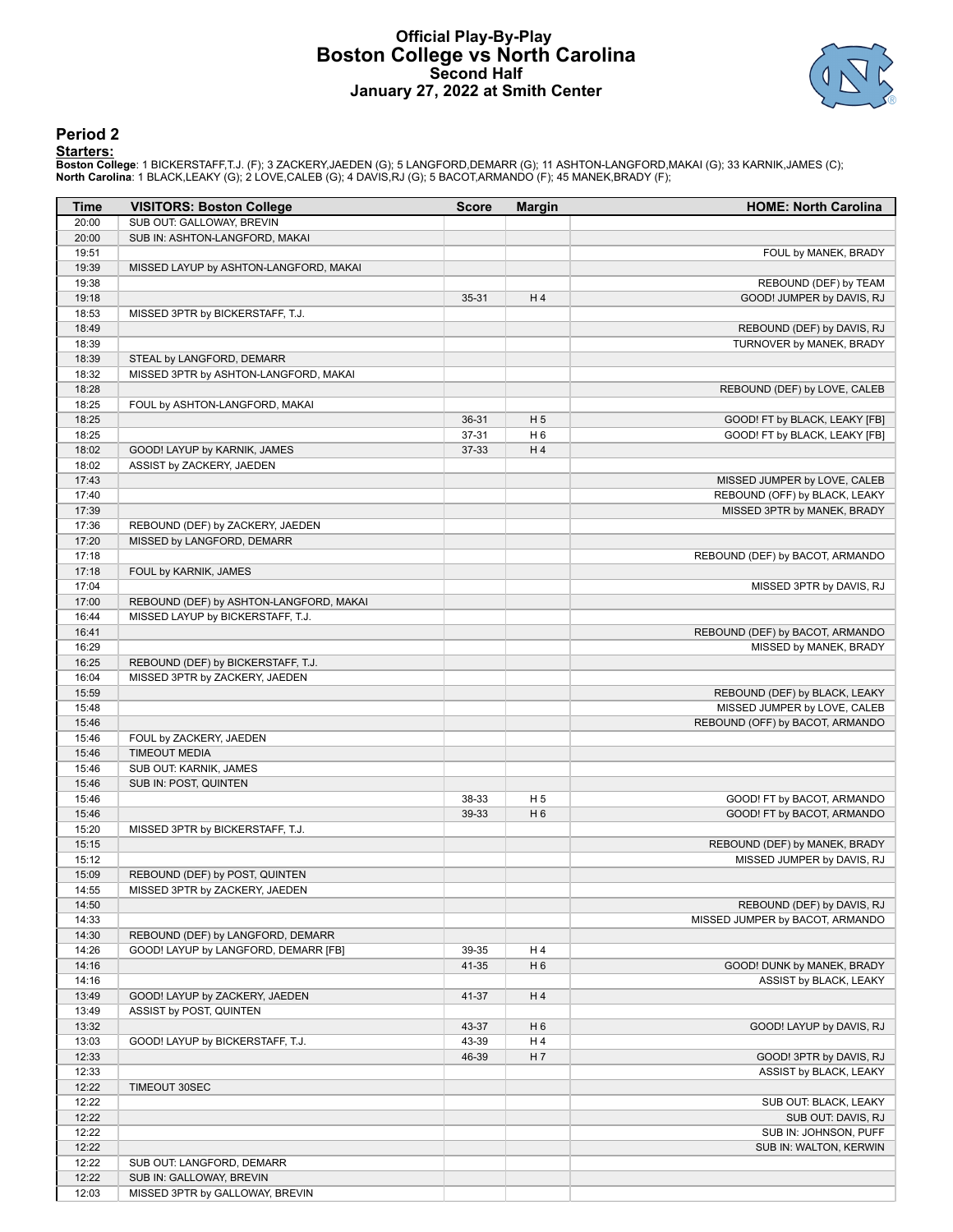| Time           | <b>VISITORS: Boston College</b>         | <b>Score</b> | <b>Margin</b>  | <b>HOME: North Carolina</b>                |
|----------------|-----------------------------------------|--------------|----------------|--------------------------------------------|
| 11:58          | REBOUND (OFF) by BICKERSTAFF, T.J.      |              |                |                                            |
| 11:49          | MISSED JUMPER by ASHTON-LANGFORD, MAKAI |              |                |                                            |
| 11:45          |                                         |              |                | REBOUND (DEF) by WALTON, KERWIN            |
| 11:37          |                                         |              |                | MISSED LAYUP by BACOT, ARMANDO             |
| 11:32          | REBOUND (DEF) by ASHTON-LANGFORD, MAKAI |              |                |                                            |
| 11:30          | GOOD! LAYUP by ZACKERY, JAEDEN [FB]     | 46-41        | H <sub>5</sub> |                                            |
| 11:30          | ASSIST by ASHTON-LANGFORD, MAKAI        |              |                |                                            |
| 11:15<br>11:13 | REBOUND (DEADB) by TEAM                 |              |                | MISSED 3PTR by JOHNSON, PUFF               |
| 11:13          | <b>TIMEOUT MEDIA</b>                    |              |                |                                            |
| 11:13          |                                         |              |                | SUB OUT: MANEK, BRADY                      |
| 11:13          |                                         |              |                | SUB IN: MCKOY, JUSTIN                      |
| 11:01          | TURNOVER by ASHTON-LANGFORD, MAKAI      |              |                |                                            |
| 10:47          |                                         |              |                | MISSED JUMPER by WALTON, KERWIN            |
| 10:45          |                                         |              |                | REBOUND (OFF) by BACOT, ARMANDO            |
| 10:36          |                                         |              |                | MISSED 3PTR by WALTON, KERWIN              |
| 10:31          |                                         |              |                | REBOUND (OFF) by JOHNSON, PUFF             |
| 10:30          |                                         | 48-41        | H <sub>7</sub> | GOOD! LAYUP by JOHNSON, PUFF               |
| 10:13          |                                         |              |                | FOUL by MCKOY, JUSTIN                      |
| 10:13          | GOOD! FT by POST, QUINTEN               | 48-42        | H <sub>6</sub> |                                            |
| 10:13          |                                         |              |                | SUB OUT: MCKOY, JUSTIN                     |
| 10:13          |                                         |              |                | SUB IN: BLACK, LEAKY                       |
| 10:13          | GOOD! FT by POST, QUINTEN               | 48-43        | H <sub>5</sub> |                                            |
| 09:47<br>09:45 | REBOUND (DEF) by BICKERSTAFF, T.J.      |              |                | MISSED JUMPER by BACOT, ARMANDO            |
| 09:45          |                                         |              |                | FOUL by BLACK, LEAKY                       |
| 09:45          | SUB OUT: ASHTON-LANGFORD, MAKAI         |              |                |                                            |
| 09:45          | SUB IN: LANGFORD, DEMARR                |              |                |                                            |
| 09:21          | TURNOVER by GALLOWAY, BREVIN            |              |                |                                            |
| 09:21          |                                         |              |                | STEAL by JOHNSON, PUFF                     |
| 09:14          |                                         |              |                | MISSED LAYUP by LOVE, CALEB                |
| 09:14          | BLOCK by ZACKERY, JAEDEN                |              |                |                                            |
| 09:09          | REBOUND (DEF) by POST, QUINTEN          |              |                |                                            |
| 09:00          | MISSED LAYUP by ZACKERY, JAEDEN         |              |                |                                            |
| 09:00          |                                         |              |                | BLOCK by BACOT, ARMANDO                    |
| 08:58          |                                         |              |                | REBOUND (DEF) by JOHNSON, PUFF             |
| 08:58          | FOUL by BICKERSTAFF, T.J.               |              |                |                                            |
| 08:58          |                                         |              |                | SUB OUT: WALTON, KERWIN                    |
| 08:58          |                                         |              |                | SUB IN: DAVIS, RJ                          |
| 08:44<br>08:20 | MISSED JUMPER by BICKERSTAFF, T.J.      | 50-43        | H 7            | GOOD! LAYUP by LOVE, CALEB                 |
| 08:18          |                                         |              |                | REBOUND (DEADB) by TEAM                    |
| 08:18          | FOUL by POST, QUINTEN                   |              |                |                                            |
| 08:18          | SUB OUT: ZACKERY, JAEDEN                |              |                |                                            |
| 08:18          | SUB IN: ASHTON-LANGFORD, MAKAI          |              |                |                                            |
| 08:05          |                                         |              |                | MISSED JUMPER by LOVE, CALEB               |
| 08:00          | REBOUND (DEF) by ASHTON-LANGFORD, MAKAI |              |                |                                            |
| 07:50          |                                         |              |                | FOUL by BACOT, ARMANDO                     |
| 07:50          | <b>TIMEOUT MEDIA</b>                    |              |                |                                            |
| 07:50          |                                         |              |                | SUB OUT: JOHNSON, PUFF                     |
| 07:50          |                                         |              |                | SUB IN: MANEK, BRADY                       |
| 07:50          | SUB OUT: POST, QUINTEN                  |              |                |                                            |
| 07:50          | SUB IN: KARNIK, JAMES                   |              |                |                                            |
| 07:50          | GOOD! FT by GALLOWAY, BREVIN            | 50-44        | H <sub>6</sub> |                                            |
| 07:50          | GOOD! FT by GALLOWAY, BREVIN            | 50-45        | H <sub>5</sub> |                                            |
| 07:30<br>07:30 |                                         |              |                | FOUL by DAVIS, RJ<br>TURNOVER by DAVIS, RJ |
| 07:13          | GOOD! LAYUP by GALLOWAY, BREVIN         | 50-47        | H <sub>3</sub> |                                            |
| 06:47          |                                         |              |                | TIMEOUT 30SEC                              |
| 06:47          | SUB OUT: ASHTON-LANGFORD, MAKAI         |              |                |                                            |
| 06:47          | SUB IN: ZACKERY, JAEDEN                 |              |                |                                            |
| 06:41          |                                         |              |                | MISSED 3PTR by DAVIS, RJ                   |
| 06:38          | REBOUND (DEF) by BICKERSTAFF, T.J.      |              |                |                                            |
| 06:19          | MISSED JUMPER by KARNIK, JAMES          |              |                |                                            |
| 06:19          |                                         |              |                | BLOCK by BACOT, ARMANDO                    |
| 06:16          | REBOUND (OFF) by BICKERSTAFF, T.J.      |              |                |                                            |
| 06:15          | MISSED LAYUP by BICKERSTAFF, T.J.       |              |                |                                            |
| 06:15          |                                         |              |                | REBOUND (DEF) by MANEK, BRADY              |
| 06:15          | FOUL by KARNIK, JAMES                   |              |                |                                            |
| 06:05          | FOUL by KARNIK, JAMES                   |              |                |                                            |
| 06:05          | SUB OUT: KARNIK, JAMES                  |              |                |                                            |
| 06:05          | SUB IN: POST, QUINTEN                   |              |                |                                            |
| 06:05          |                                         |              |                | MISSED FT by BACOT, ARMANDO                |
| 06:03<br>05:48 | REBOUND (DEF) by BICKERSTAFF, T.J.      |              |                |                                            |
| 05:44          | MISSED JUMPER by ZACKERY, JAEDEN        |              |                | REBOUND (DEF) by DAVIS, RJ                 |
|                |                                         |              |                |                                            |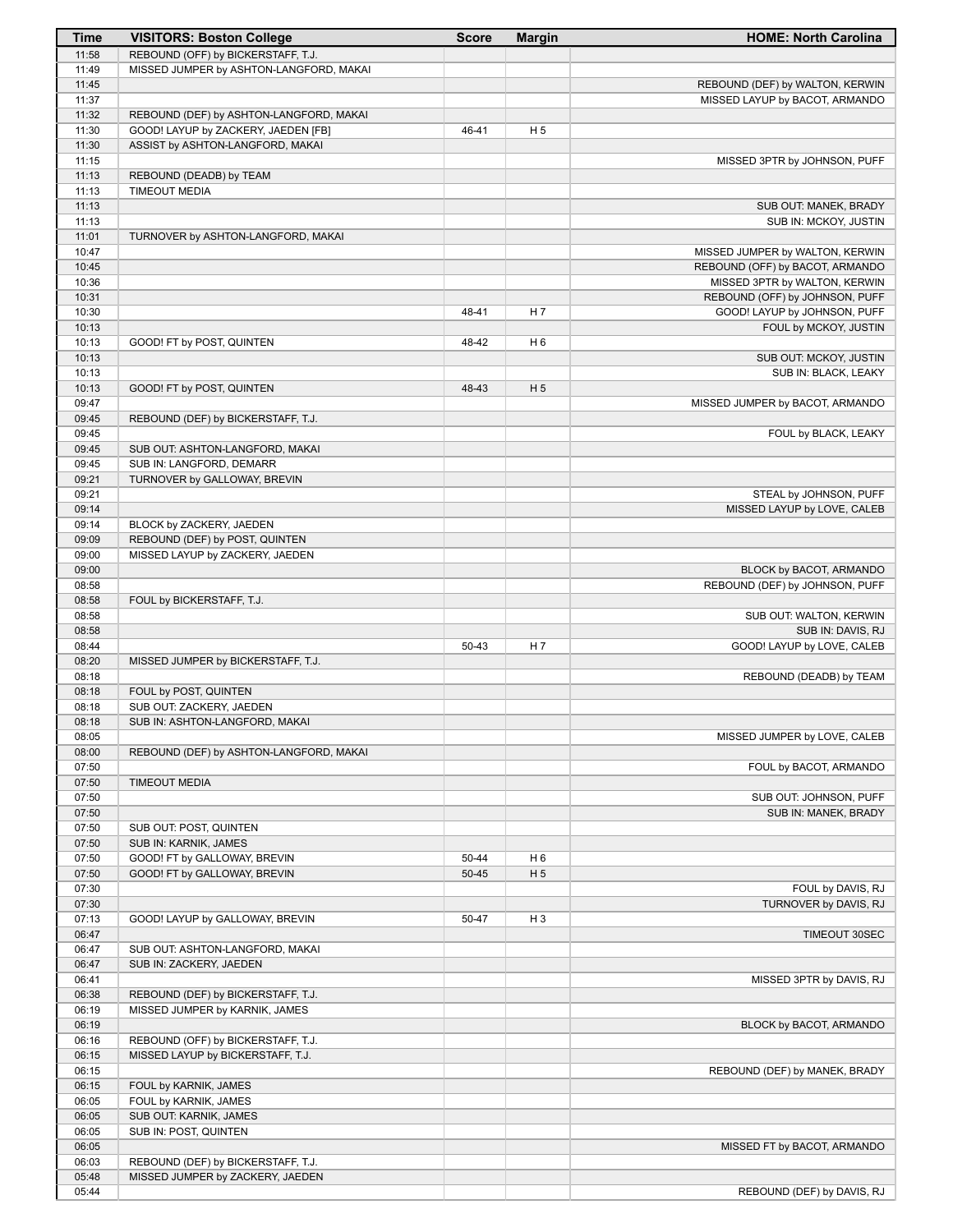| <b>Time</b> | <b>VISITORS: Boston College</b>       | <b>Score</b> | <b>Margin</b>  | <b>HOME: North Carolina</b>     |
|-------------|---------------------------------------|--------------|----------------|---------------------------------|
| 05:30       |                                       |              |                | MISSED JUMPER by LOVE, CALEB    |
| 05:26       | REBOUND (DEF) by POST, QUINTEN        |              |                |                                 |
| 05:14       | TURNOVER by GALLOWAY, BREVIN          |              |                |                                 |
| 05:14       |                                       |              |                | STEAL by MANEK, BRADY           |
| 04:58       |                                       |              |                | TURNOVER by LOVE, CALEB         |
| 04:58       | STEAL by ZACKERY, JAEDEN              |              |                |                                 |
| 04:35       | MISSED JUMPER by LANGFORD, DEMARR     |              |                |                                 |
| 04:35       |                                       |              |                | BLOCK by BLACK, LEAKY           |
| 04:29       |                                       |              |                | REBOUND (DEF) by BACOT, ARMANDO |
| 04:24       |                                       | 52-47        | H 5            | GOOD! LAYUP by LOVE, CALEB      |
| 04:02       | MISSED 3PTR by GALLOWAY, BREVIN       |              |                |                                 |
| 03:58       |                                       |              |                | REBOUND (DEF) by BACOT, ARMANDO |
| 03:39       |                                       |              |                | MISSED JUMPER by LOVE, CALEB    |
| 03:33       |                                       |              |                | REBOUND (OFF) by BLACK, LEAKY   |
| 03:33       |                                       | 54-47        | H 7            | GOOD! LAYUP by BLACK, LEAKY     |
| 03:26       | TIMEOUT 30SEC                         |              |                |                                 |
| 03:26       | SUB OUT: GALLOWAY, BREVIN             |              |                |                                 |
| 03:26       | SUB IN: ASHTON-LANGFORD, MAKAI        |              |                |                                 |
| 03:10       | MISSED 3PTR by ASHTON-LANGFORD, MAKAI |              |                |                                 |
| 03:06       |                                       |              |                | REBOUND (DEF) by BACOT, ARMANDO |
| 02:41       |                                       |              |                | MISSED 3PTR by LOVE, CALEB      |
| 02:37       | REBOUND (DEF) by POST, QUINTEN        |              |                |                                 |
| 02:23       | MISSED 3PTR by POST, QUINTEN          |              |                |                                 |
| 02:19       |                                       |              |                | REBOUND (DEF) by DAVIS, RJ      |
| 01:52       |                                       |              |                | MISSED JUMPER by MANEK, BRADY   |
| 01:46       | REBOUND (DEF) by BICKERSTAFF, T.J.    |              |                |                                 |
| 01:41       |                                       |              |                | FOUL by DAVIS, RJ               |
| 01:41       | MISSED FT by ZACKERY, JAEDEN          |              |                |                                 |
| 01:41       | REBOUND (DEADB) by TEAM               |              |                |                                 |
| 01:41       | MISSED FT by ZACKERY, JAEDEN          |              |                |                                 |
| 01:40       |                                       |              |                | REBOUND (DEF) by BACOT, ARMANDO |
| 01:14       |                                       |              |                | MISSED 3PTR by DAVIS, RJ        |
| 01:10       |                                       |              |                | REBOUND (OFF) by BACOT, ARMANDO |
| 01:04       |                                       |              |                | <b>TIMEOUT TEAM</b>             |
| 01:04       | SUB OUT: ASHTON-LANGFORD, MAKAI       |              |                |                                 |
| 01:04       | SUB IN: GALLOWAY, BREVIN              |              |                |                                 |
| 00:52       |                                       |              |                | MISSED JUMPER by LOVE, CALEB    |
| 00:52       | BLOCK by POST, QUINTEN                |              |                |                                 |
| 00:51       |                                       |              |                | REBOUND (OFF) by TEAM           |
| 00:49       |                                       |              |                | MISSED JUMPER by BLACK, LEAKY   |
| 00:46       | REBOUND (DEF) by BICKERSTAFF, T.J.    |              |                |                                 |
| 00:41       | MISSED LAYUP by GALLOWAY, BREVIN      |              |                |                                 |
| 00:38       |                                       |              |                | REBOUND (DEF) by BACOT, ARMANDO |
| 00:36       | FOUL by LANGFORD, DEMARR              |              |                |                                 |
| 00:36       |                                       | 55-47        | H <sub>8</sub> | GOOD! FT by LOVE, CALEB         |
| 00:36       |                                       | 56-47        | H 9            | GOOD! FT by LOVE, CALEB         |
| 00:29       | MISSED LAYUP by LANGFORD, DEMARR      |              |                |                                 |
| 00:29       |                                       |              |                | BLOCK by BLACK, LEAKY           |
| 00:26       |                                       |              |                | REBOUND (DEF) by DAVIS, RJ      |
| 00:26       | FOUL by ZACKERY, JAEDEN               |              |                |                                 |
| 00:26       |                                       | 57-47        | H 10           | GOOD! FT by DAVIS, RJ           |
| 00:26       |                                       | 58-47        | H 11           | GOOD! FT by DAVIS, RJ           |
| 00:17       | MISSED JUMPER by GALLOWAY, BREVIN     |              |                |                                 |
| 00:13       |                                       |              |                | REBOUND (DEF) by BACOT, ARMANDO |

# **Boston College 47, North Carolina 58**

| <b>Points (This Period)</b> | ВC            | <b>UNC</b>     |
|-----------------------------|---------------|----------------|
| In the Paint                | 12            | 12             |
| Off Turns                   | 2             |                |
| 2nd Chance                  |               |                |
| <b>Fast Break</b>           |               |                |
| Bench                       |               |                |
| Per Poss                    | 0.516<br>8/31 | 0.806<br>12/31 |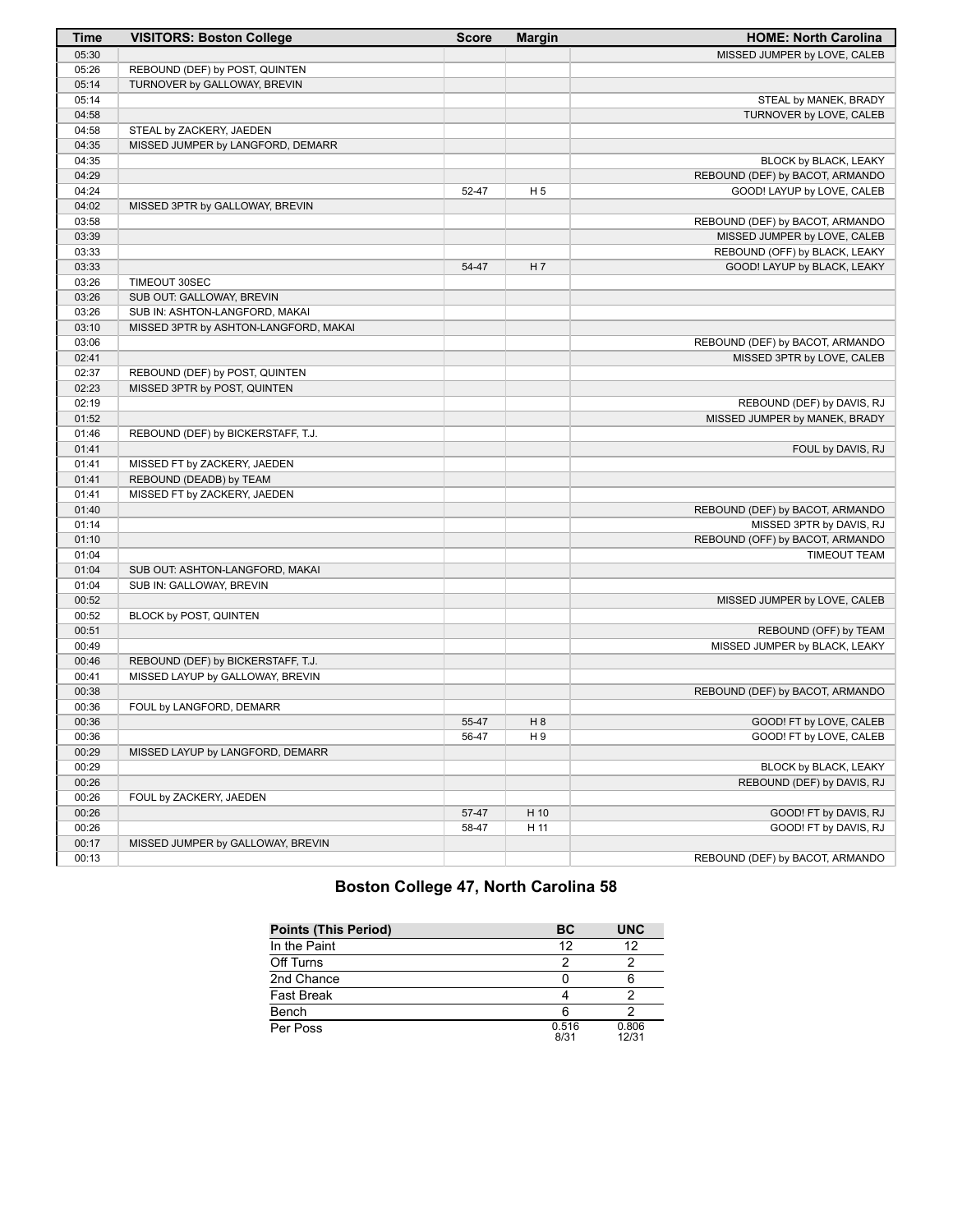#### **Official Scoring/Possession Reference Chart Boston College vs North Carolina Period 1 January 27, 2022 at Smith Center**



**Period 1**

#### **Starters:**

Boston College: 1 BICKERSTAFF,T.J. (F); 3 ZACKERY,JAEDEN (G); 5 LANGFORD,DEMARR (G); 11 ASHTON-LANGFORD,MAKAI (G); 33 KARNIK,JAMES (C);<br>North Carolina: 1 BLACK,LEAKY (G); 2 LOVE,CALEB (G); 4 DAVIS,RJ (G); 5 BACOT,ARMANDO (

| <b>Time</b> | <b>VISITORS: Boston College</b>        | <b>Score</b> | <b>Margin</b>  | <b>HOME: North Carolina</b>   |
|-------------|----------------------------------------|--------------|----------------|-------------------------------|
| 19:45       |                                        | $3-0$        | $H_3$          | GOOD! 3PTR by BLACK, LEAKY    |
| 18:42       | GOOD! 3PTR by BICKERSTAFF, T.J.        | $3-3$        | T              |                               |
| 17:38       |                                        | $6 - 3$      | $H_3$          | GOOD! 3PTR by LOVE, CALEB     |
| 16:11       | GOOD! by POST, QUINTEN                 | $6-5$        | H <sub>1</sub> |                               |
| 15:50       |                                        | $8 - 5$      | $H_3$          | GOOD! LAYUP by BACOT, ARMANDO |
| 14:52       | GOOD! FT by ASHTON-LANGFORD, MAKAI     | 8-6          | H <sub>2</sub> |                               |
| 14:52       | GOOD! FT by ASHTON-LANGFORD, MAKAI     | $8 - 7$      | H <sub>1</sub> |                               |
| 14:29       | GOOD! JUMPER by LANGFORD, DEMARR       | $8-9$        | V <sub>1</sub> |                               |
| 13:45       | GOOD! by POST, QUINTEN                 | $8 - 11$     | $V_3$          |                               |
| 13:17       |                                        | $11 - 11$    | T              | GOOD! 3PTR by LOVE, CALEB     |
| 12:32       |                                        | $12 - 11$    | H <sub>1</sub> | GOOD! FT by BLACK, LEAKY      |
| 12:14       | GOOD! JUMPER by ASHTON-LANGFORD, MAKAI | $12 - 13$    | V <sub>1</sub> |                               |
| 11:59       |                                        | $13 - 13$    | T              | GOOD! FT by LOVE, CALEB       |
| 10:27       |                                        | $14 - 13$    | H <sub>1</sub> | GOOD! FT by WALTON, KERWIN    |
| 10:27       |                                        | $15 - 13$    | H <sub>2</sub> | GOOD! FT by WALTON, KERWIN    |
| 10:27       |                                        | 16-13        | $H_3$          | GOOD! FT by WALTON, KERWIN    |
| 09:23       |                                        | 19-13        | H <sub>6</sub> | GOOD! 3PTR by WALTON, KERWIN  |
| 08:49       |                                        | $21 - 13$    | H <sub>8</sub> | GOOD! LAYUP by DAVIS, RJ [FB] |
| 07:30       | GOOD! LAYUP by BICKERSTAFF, T.J.       | $21 - 15$    | H <sub>6</sub> |                               |
| 06:54       |                                        | $22 - 15$    | H 7            | GOOD! FT by DAVIS, RJ         |
| 06:54       |                                        | $23 - 15$    | H <sub>8</sub> | GOOD! FT by DAVIS, RJ         |
| 06:29       | GOOD! LAYUP by LANGFORD, DEMARR        | 23-17        | H <sub>6</sub> |                               |
| 05:39       | GOOD! JUMPER by LANGFORD, DEMARR       | 23-19        | H4             |                               |
| 05:18       |                                        | 24-19        | H <sub>5</sub> | GOOD! FT by MANEK, BRADY      |
| 05:18       |                                        | 25-19        | H <sub>6</sub> | GOOD! FT by MANEK, BRADY      |
| 03:40       | GOOD! by POST, QUINTEN                 | $25 - 21$    | H4             |                               |
| 03:30       |                                        | $27 - 21$    | H <sub>6</sub> | GOOD! LAYUP by LOVE, CALEB    |
| 02:59       | GOOD! LAYUP by POST, QUINTEN           | 27-23        | H 4            |                               |
| 02:49       |                                        | 28-23        | H <sub>5</sub> | GOOD! FT by BACOT, ARMANDO    |
| 02:49       |                                        | 29-23        | H <sub>6</sub> | GOOD! FT by BACOT, ARMANDO    |
| 02:28       | GOOD! LAYUP by KARNIK, JAMES           | 29-25        | H 4            |                               |
| 02:18       |                                        | $30 - 25$    | H 5            | GOOD! FT by LOVE, CALEB       |
| 01:55       | GOOD! LAYUP by KARNIK, JAMES [FB]      | 30-27        | $H_3$          |                               |
| 01:35       |                                        | 33-27        | H <sub>6</sub> | GOOD! 3PTR by MANEK, BRADY    |
| 01:14       | GOOD! LAYUP by ZACKERY, JAEDEN         | 33-29        | H 4            |                               |
| 00:01       | GOOD! by KARNIK, JAMES                 | 33-31        | H <sub>2</sub> |                               |

**Boston College 31, North Carolina 33**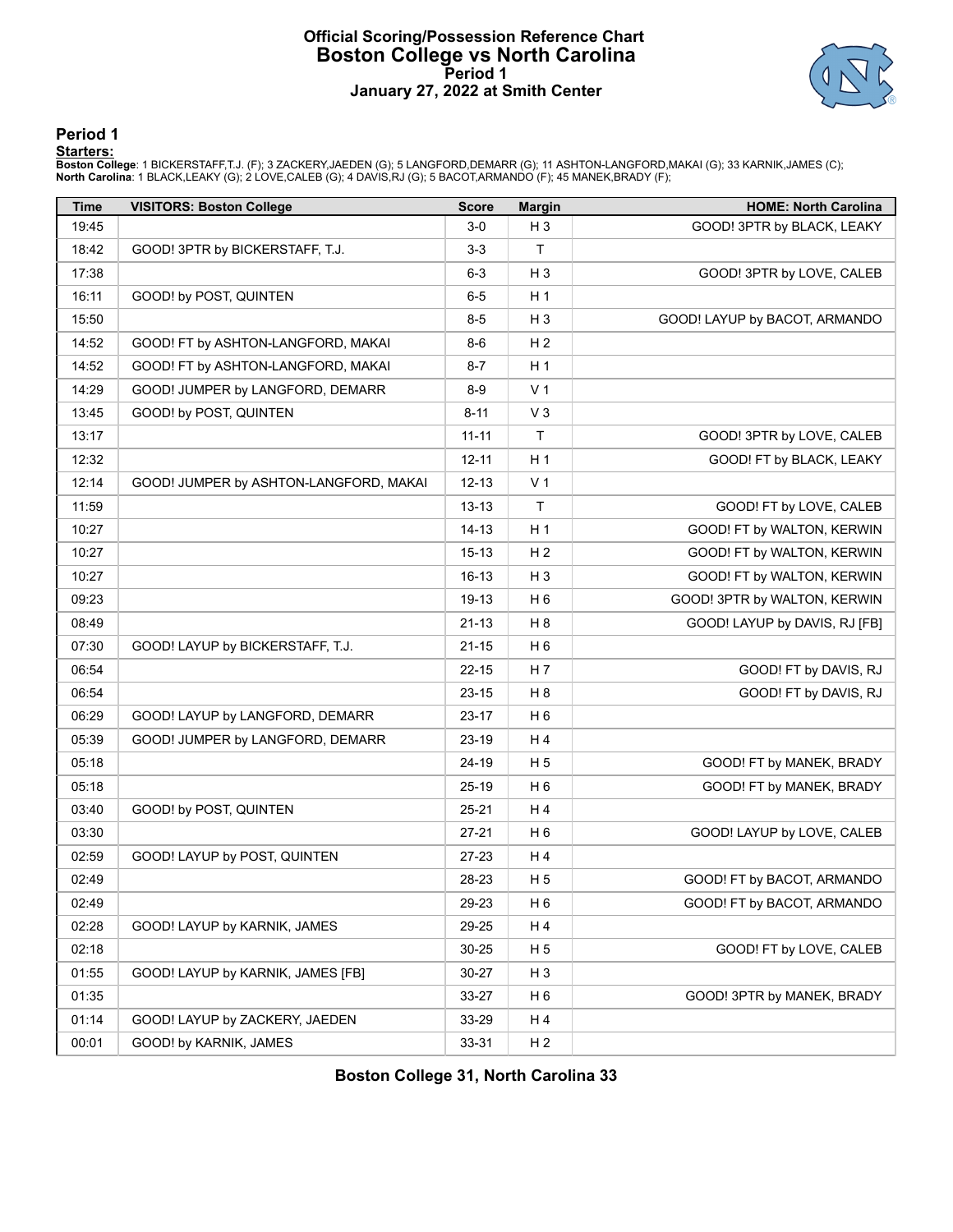#### **Official Scoring/Possession Reference Chart Boston College vs North Carolina Period 2 January 27, 2022 at Smith Center**



**Period 2**

#### **Starters:**

Boston College: 1 BICKERSTAFF,T.J. (F); 3 ZACKERY,JAEDEN (G); 5 LANGFORD,DEMARR (G); 11 ASHTON-LANGFORD,MAKAI (G); 33 KARNIK,JAMES (C);<br>North Carolina: 1 BLACK,LEAKY (G); 2 LOVE,CALEB (G); 4 DAVIS,RJ (G); 5 BACOT,ARMANDO (

| <b>Time</b> | <b>VISITORS: Boston College</b>      | <b>Score</b> | <b>Margin</b>  | <b>HOME: North Carolina</b>   |
|-------------|--------------------------------------|--------------|----------------|-------------------------------|
| 19:18       |                                      | $35 - 31$    | H <sub>4</sub> | GOOD! JUMPER by DAVIS, RJ     |
| 18:25       |                                      | 36-31        | H <sub>5</sub> | GOOD! FT by BLACK, LEAKY [FB] |
| 18:25       |                                      | $37 - 31$    | H <sub>6</sub> | GOOD! FT by BLACK, LEAKY [FB] |
| 18:02       | GOOD! LAYUP by KARNIK, JAMES         | $37 - 33$    | H <sub>4</sub> |                               |
| 15:46       |                                      | 38-33        | H <sub>5</sub> | GOOD! FT by BACOT, ARMANDO    |
| 15:46       |                                      | 39-33        | H <sub>6</sub> | GOOD! FT by BACOT, ARMANDO    |
| 14:26       | GOOD! LAYUP by LANGFORD, DEMARR [FB] | 39-35        | H4             |                               |
| 14:16       |                                      | 41-35        | H <sub>6</sub> | GOOD! DUNK by MANEK, BRADY    |
| 13:49       | GOOD! LAYUP by ZACKERY, JAEDEN       | 41-37        | H <sub>4</sub> |                               |
| 13:32       |                                      | 43-37        | H <sub>6</sub> | GOOD! LAYUP by DAVIS, RJ      |
| 13:03       | GOOD! LAYUP by BICKERSTAFF, T.J.     | 43-39        | H <sub>4</sub> |                               |
| 12:33       |                                      | 46-39        | H <sub>7</sub> | GOOD! 3PTR by DAVIS, RJ       |
| 11:30       | GOOD! LAYUP by ZACKERY, JAEDEN [FB]  | 46-41        | H <sub>5</sub> |                               |
| 10:30       |                                      | 48-41        | H <sub>7</sub> | GOOD! LAYUP by JOHNSON, PUFF  |
| 10:13       | GOOD! FT by POST, QUINTEN            | 48-42        | H <sub>6</sub> |                               |
| 10:13       | GOOD! FT by POST, QUINTEN            | 48-43        | H <sub>5</sub> |                               |
| 08:44       |                                      | 50-43        | H <sub>7</sub> | GOOD! LAYUP by LOVE, CALEB    |
| 07:50       | GOOD! FT by GALLOWAY, BREVIN         | 50-44        | H <sub>6</sub> |                               |
| 07:50       | GOOD! FT by GALLOWAY, BREVIN         | 50-45        | H <sub>5</sub> |                               |
| 07:13       | GOOD! LAYUP by GALLOWAY, BREVIN      | 50-47        | $H_3$          |                               |
| 04:24       |                                      | 52-47        | H <sub>5</sub> | GOOD! LAYUP by LOVE, CALEB    |
| 03:33       |                                      | 54-47        | H 7            | GOOD! LAYUP by BLACK, LEAKY   |
| 00:36       |                                      | 55-47        | H <sub>8</sub> | GOOD! FT by LOVE, CALEB       |
| 00:36       |                                      | 56-47        | H9             | GOOD! FT by LOVE, CALEB       |
| 00:26       |                                      | 57-47        | H 10           | GOOD! FT by DAVIS, RJ         |
| 00:26       |                                      | 58-47        | H 11           | GOOD! FT by DAVIS, RJ         |

**Boston College 47, North Carolina 58**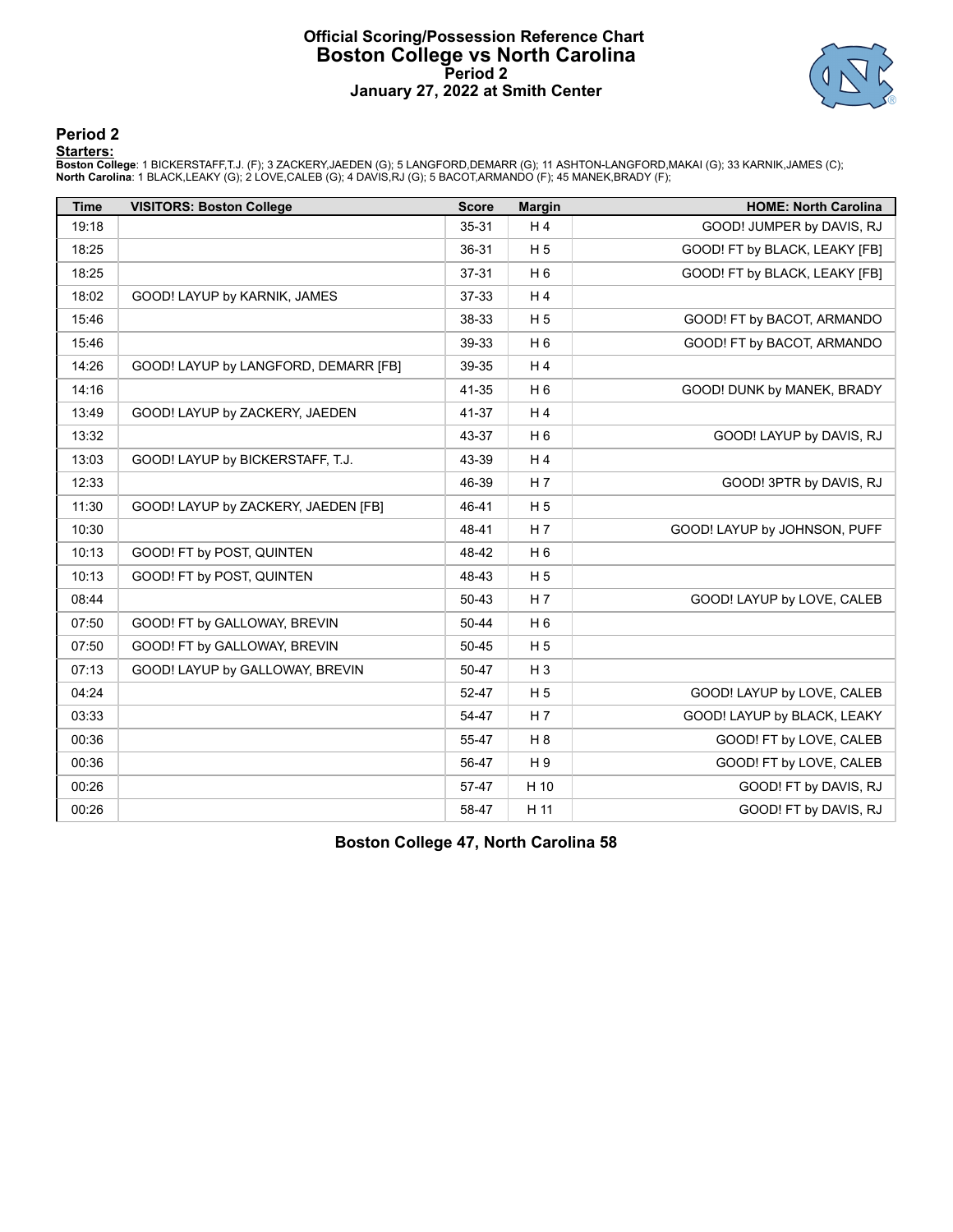## **Official Substitutions Log Boston College vs North Carolina Period 1 January 27, 2022 at Smith Center**



| <b>VISITORS: Boston College</b>    | <b>Time</b> | <b>Score</b> | <b>HOME: North Carolina</b> |
|------------------------------------|-------------|--------------|-----------------------------|
| 1 BICKERSTAFF, T.J.                |             |              | 1 BLACK, LEAKY              |
| 3 ZACKERY, JAEDEN                  |             |              | 2 LOVE, CALEB               |
| 5 LANGFORD, DEMARR                 |             |              | 4 DAVIS, RJ                 |
| 11 ASHTON-LANGFORD, MAKAI          |             |              | 5 BACOT, ARMANDO            |
| 33 KARNIK, JAMES                   |             |              | 45 MANEK, BRADY             |
| SUB OUT: 33 KARNIK, JAMES          | 17:40       | $3-3$        |                             |
| SUB IN: 12 POST, QUINTEN           | 17:40       |              |                             |
| SUB OUT: 11 ASHTON-LANGFORD, MAKAI | 14:52       | $7-8$        |                             |
| SUB IN: 51 GALLOWAY, BREVIN        | 14:52       |              |                             |
|                                    | 12:42       | $11 - 11$    | SUB OUT: BACOT, ARMANDO     |
|                                    | 12:42       |              | SUB IN: MCKOY, JUSTIN       |
| SUB OUT: 1 BICKERSTAFF, T.J.       | 12:42       |              |                             |
| SUB OUT: 3 ZACKERY, JAEDEN         | 12:42       |              |                             |
| SUB IN: 11 ASHTON-LANGFORD, MAKAI  | 12:42       |              |                             |
| SUB IN: 24 THOMPSON, GIANNI        | 12:42       |              |                             |
| SUB OUT: 51 GALLOWAY, BREVIN       | 11:59       | $13 - 12$    |                             |
| SUB IN: 3 ZACKERY, JAEDEN          | 11:59       |              |                             |
|                                    | 11:59       |              | SUB OUT: DAVIS, RJ          |
|                                    | 11:59       |              | SUB IN: WALTON, KERWIN      |
|                                    | 10:27       | $13 - 15$    | SUB OUT: MANEK, BRADY       |
|                                    | 10:27       |              | SUB IN: BACOT, ARMANDO      |
| SUB OUT: 5 LANGFORD, DEMARR        | 10:27       |              |                             |
| SUB OUT: 12 POST, QUINTEN          | 10:27       |              |                             |
| SUB OUT: 24 THOMPSON, GIANNI       | 10:27       |              |                             |
| SUB IN: 1 BICKERSTAFF, T.J.        | 10:27       |              |                             |
| SUB IN: 33 KARNIK, JAMES           | 10:27       |              |                             |
| SUB IN: 51 GALLOWAY, BREVIN        | 10:27       |              |                             |
|                                    | 09:39       | $13 - 16$    | SUB OUT: LOVE, CALEB        |
|                                    | 09:39       |              | SUB IN: DAVIS, RJ           |
| SUB OUT: 11 ASHTON-LANGFORD, MAKAI | 07:56       | $13 - 21$    |                             |
| SUB IN: 5 LANGFORD, DEMARR         | 07:56       |              |                             |
|                                    | 07:54       | $13 - 21$    | SUB OUT: MCKOY, JUSTIN      |
|                                    | 07:54       |              | SUB IN: MANEK, BRADY        |
| SUB OUT: 51 GALLOWAY, BREVIN       | 07:25       | $15 - 21$    |                             |
| SUB IN: 11 ASHTON-LANGFORD, MAKAI  | 07:25       |              |                             |
| SUB OUT: 11 ASHTON-LANGFORD, MAKAI | 06:12       | 17-23        |                             |
| SUB IN: 4 JONES, KANYE             | 06:12       |              |                             |
| SUB OUT: 33 KARNIK, JAMES          | 05:18       | 19-24        |                             |
| SUB IN: 12 POST, QUINTEN           | 05:18       |              |                             |
|                                    | 03:58       | 19-25        | SUB OUT: WALTON, KERWIN     |
|                                    | 03:58       |              | SUB IN: LOVE, CALEB         |
| SUB OUT: 4 JONES, KANYE            | 02:49       | 23-28        |                             |
| SUB OUT: 12 POST, QUINTEN          | 02:49       |              |                             |
| SUB IN: 33 KARNIK, JAMES           | 02:49       |              |                             |
| SUB IN: 51 GALLOWAY, BREVIN        | 02:49       |              |                             |

**Boston College 31, North Carolina 33**